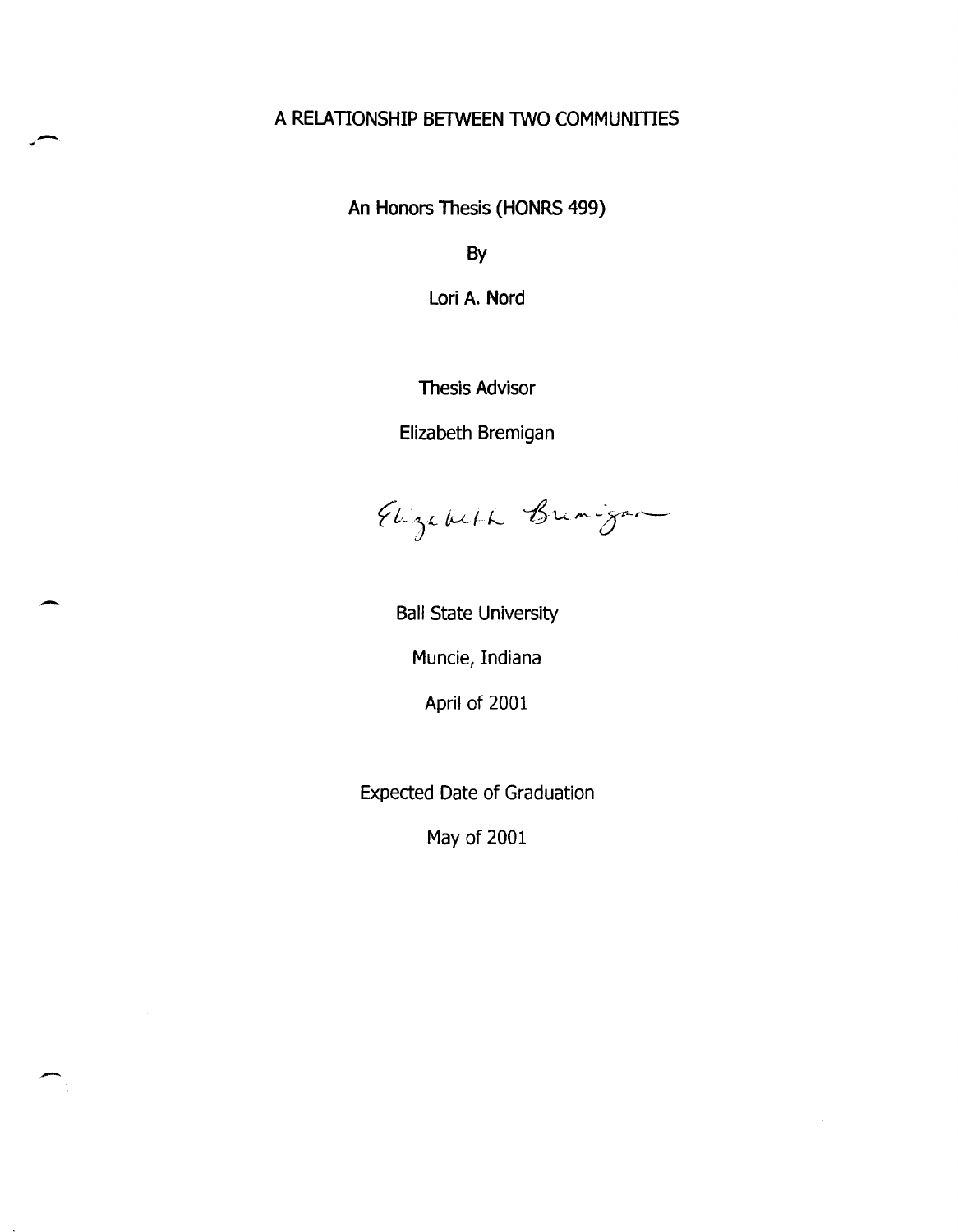This thesis explores the Haiti Parish Twinning relationship between st. Francis of Assisi Parish in Muncie, Indiana and St. Michael's Parish in Plaisance, Haiti. A description of the origins of this relationship is included, as well as a description of the relationship itself. Also included in this thesis is a comparison of the two communities involved in this twinning relationship. One part of this comparison is a description of some aspects of life in Plaisance. An appendix of pictures is attached to help illustrate some of these aspects. Finally, there is a discussion of the importance and impact of this twinning relationship on every person involved.

## **Acknowledgments**

-

Thank you to Dr. Elizabeth Bremigan, my thesis advisor, for your patience and enthusiasm in helping me to focus and fine tune this project. Thanks to Fr. John Kiefer, Leanne Mengelt, Pam Forgille, Leslie Hildenbrand, and Fr. Andre' Sylvestre for providing valuable contributions and insight for this thesis. Thank you also to the people of St. Francis and St. Michael's communities for touching my heart and inspiring me to share the twinning experience through this thesis project.

 $S_{p}$ Coll  $The$ LD 2489 .Z4  $2001$  $N67$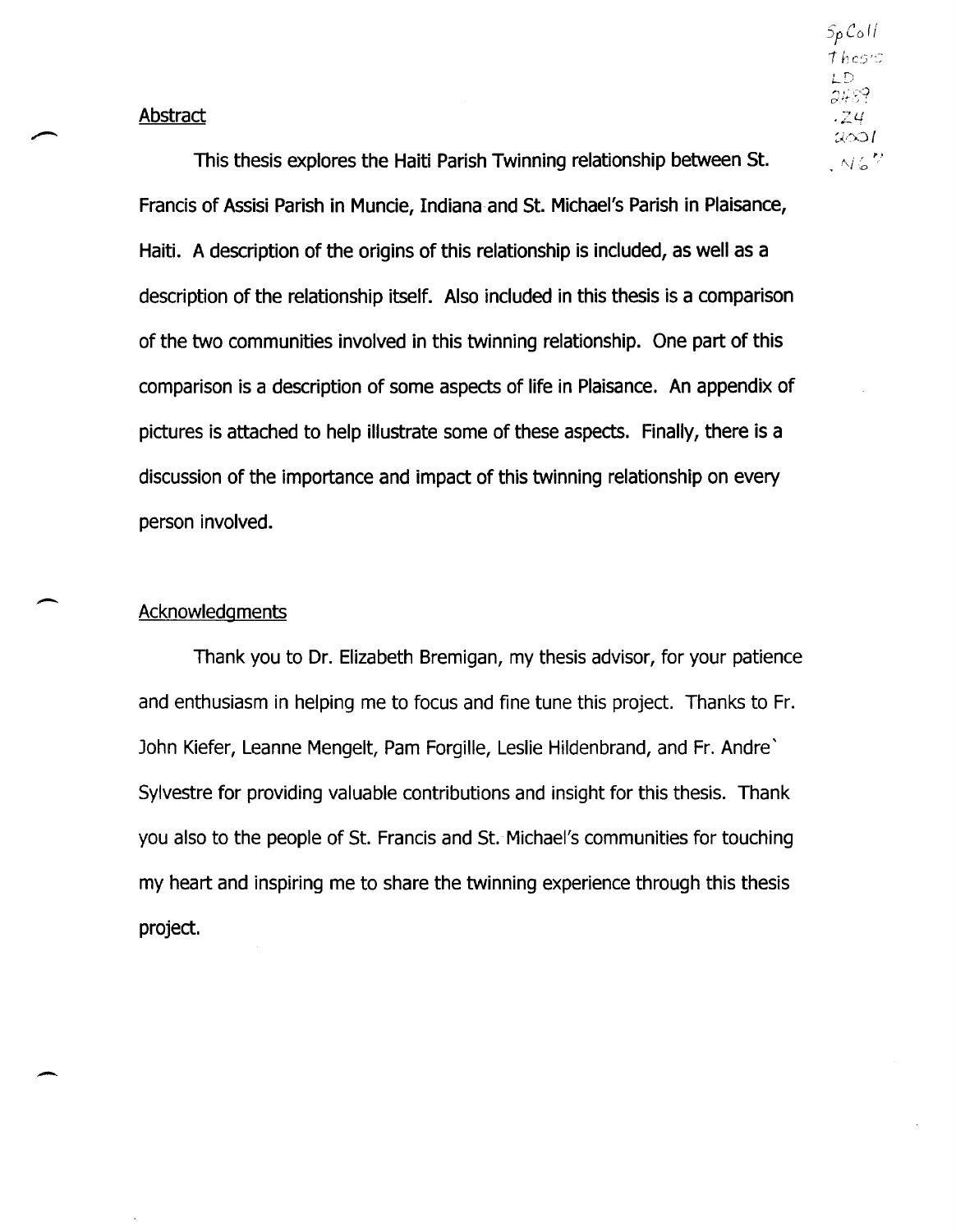#### **A RELATIONSHIP BETWEEN TWO COMMUNITIES**

In May of 1999, I was blessed with the opportunity to spend a week in Haiti as a part of a mission trip. During the week in Haiti, our group from St. Francis of Assisi Parish in Muncie, Indiana learned much about our sister parish of St. Michael's in Plaisance, Haiti. I would like to describe the Haiti Parish Twinning Program that paired the two parishes, the twinning relationship between the two communities, a comparison of the two communities, and the importance and impact of this relationship on every person involved.

#### Origins of Haiti Parish Twinning Program

The idea for establishing relationships between parishes in the United States and parishes in Haiti was first cultivated by Harry Hosey and Theresa Patterson in 1978. Harry Hosey and Theresa Patterson were both members of St. Henry's Parish in Nashville, Tennessee. Harry and his wife spoke at church about the needs of the Haitian people, and this is when Theresa Patterson became interested in helping. Harry and Theresa discussed the possibilities about parish outreach with Haiti. They thought that if their parish, St. Henry, would make a commitment to help the Haitian people, then it was possible that many other parishes would too. This was when the Adopt-A-Parish Program began. The Adopt-A-Parish Program was a program that paired parishes in the United States and Canada with parishes in other countries that might be less fortunate. This program was administered on a strictly volunteer basis.

--

-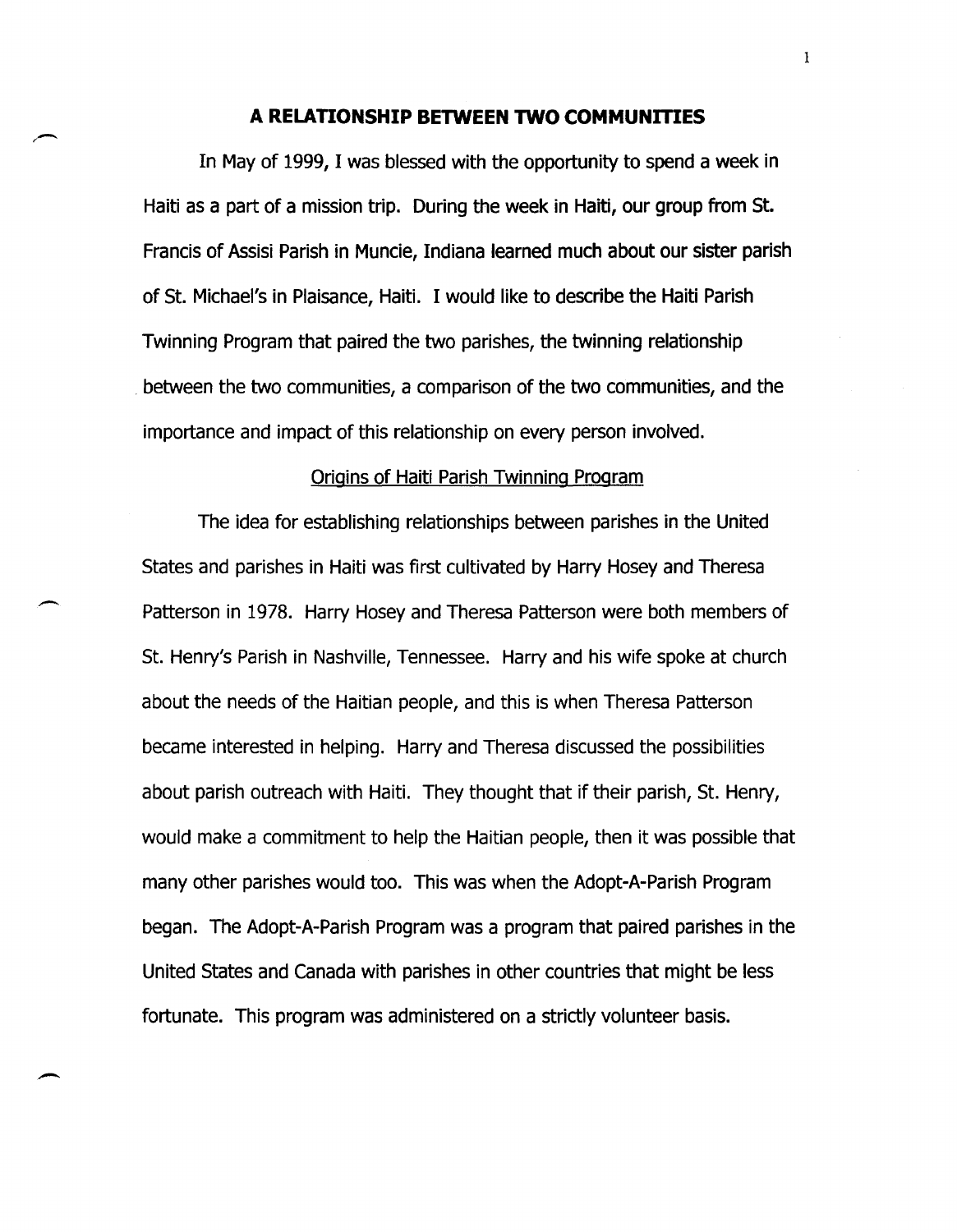It was decided in June of 1992 that Theresa Patterson would direct the Haiti effort through the Haiti Parish Twinning Program (HPTP), a newly created non-profit organization. The Haiti Parish Twinning Program facilitates and supports linkages of parishes in the United States and Canada with parishes and projects in Haiti. The mission statement of the Haiti Parish Twinning Program is to serve those in need in Haiti by:

- Encouraging linkages between Catholic parishes, institutions and individuals in the United States and Canada and parishes and institutions in Haiti.
- Developing models for parish actions.

-

- Encouraging prayerful solidarity with our sisters and brothers in Haiti.
- Providing resources and support in religious, educational, medical, and economic areas.
- Promoting awareness among Catholics of the injustices present in Haiti and our Gospel call to respond.

When a decision to twin is made, a viable and loving relationship is established. Parishes can then decide what they want that relationship to entail, whether it be sending money, prayers and letters, or sending supplies and/or people to visit their twinned or sister parish. This is a unique way for Catholics to become directly and personally involved in acting on their faith to help their fellow Catholics in the poorest nation in the Western Hemisphere (HPTP pamphlet).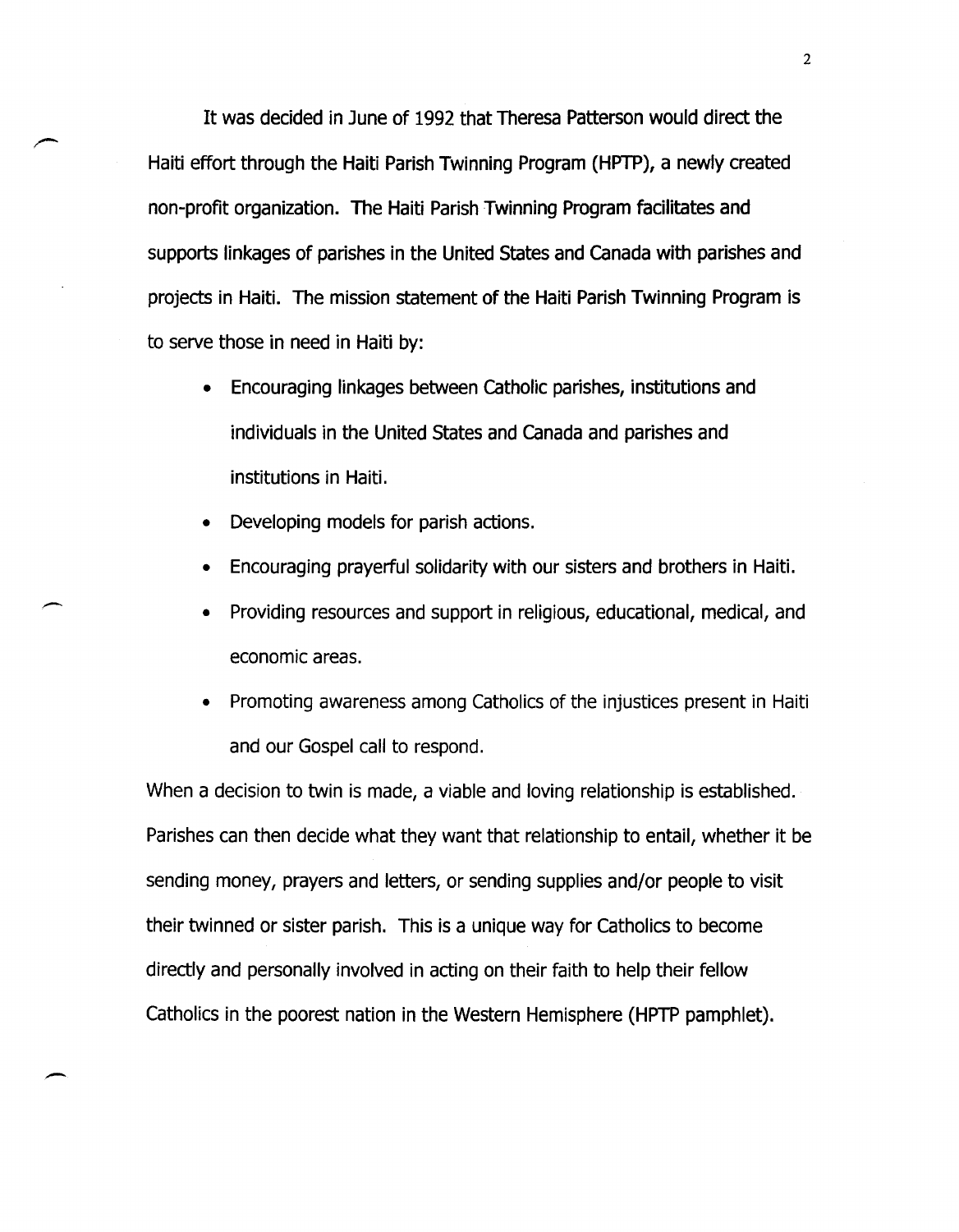#### Origins of St. Francis Twinning Program

-

-

The seeds of the relationship between St. Francis of Assisi Parish in Muncie and St. Michael's Parish in Plaisance, Haiti were planted many years ago in the mind of Fr. John Kiefer, long before he was pastor at St. Francis. When Fr. John Kiefer was pastor of a small parish in Monterey, Indiana, he had his first encounter with Haiti. Fr. John and one of his parishioners traveled to Haiti in 1986. The two were there to try to establish a connection with a parish that their parish might twin. However, since they were in Haiti during the time of the revolution when "Babydoc" Duvalier was being overthrown, there were soldiers in the streets. Travel in Haiti was very difficult because of this and the two never made it to the parish they were trying to visit because the soldiers wouldn't let them through. Despite their failure to establish a connection with the parish while in Haiti, the parish in Monterey, Indiana started a twinning program. However, due to the lack of support available in such a small town with a population of only 200, the program did not continue for long.

In 1996, Fr. John returned to Haiti with Bishop William Higi and several other priests from the Diocese of Lafayette. When the priests arrived in Port-au-Prince, Haiti, they all went in different directions to meet with various parishes. At this time, Fr. John Kiefer had been pastor at St. Francis of Assisi Parish in Muncie for almost five years. Fr. John was still very interested in the idea of his parish reaching outside of themselves to twin with another. So Fr. John traveled to Plaisance, Haiti to meet Fr. Andre' Sylvestre and the parish of St. Michael's.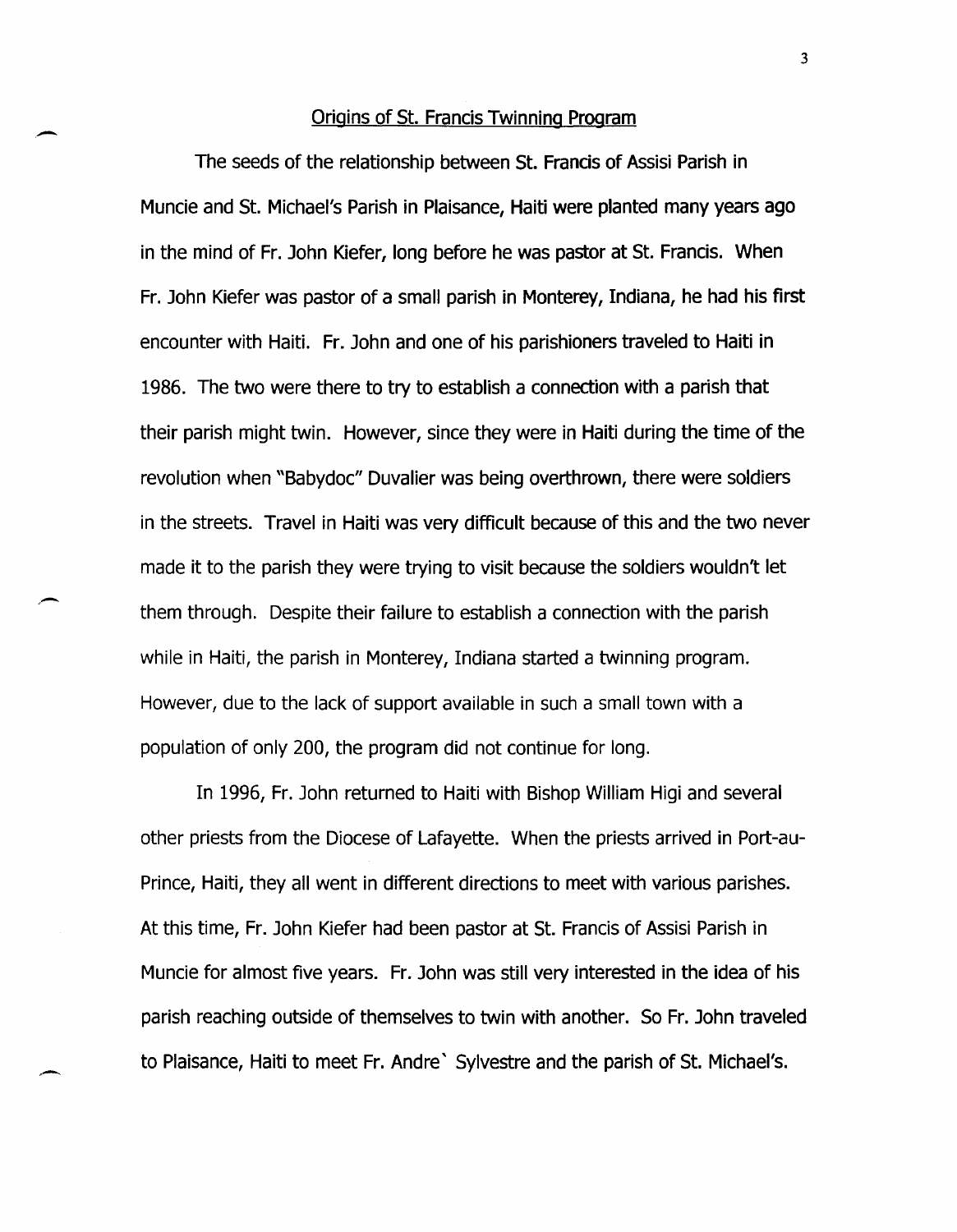Fr. Andre' presented Fr. John with a list of the needs of his parish. (See Appendix A.) Fr. John and the Haiti Parish Twinning Program coordinator thought that this would be a good twinning match so Fr. John returned to his parish in Muncie and told them about the people of Plaisance. Fr. John wanted it to be the parish's choice to twin (Kiefer, personal interview).

After learning of the needs of the people of Plaisance, one of the major needs being medical assistance, there was talk of possibly sending a medical mission team down to visit and work in Plaisance. Some of the doctors and nurses who were parishioners at St. Francis became very interested in the idea. When these medically minded parishioners started talking about helping in Haiti, they had three stipulations. They wanted to make certain that whatever they did, they would do no harm and not give any false hope. The physicians stated that they wouldn't participate in the project if there were not going to be a continuum of care. Lastly, none of the members of the team would payout of his own pocket because they were already making huge sacrifices to be on the team and go to Haiti for a week (Mengelt, personal interview).

As serious plans started to form in 1997 for the first medical team to go to Plaisance, it became clear that this relationship was going to be a big commitment. Therefore, a core committee formed to make decisions on how the parish should proceed. The core committee consists of various student and resident parishioners of St. Francis. The core committee oversees all activities of the twinning program at St. Francis. This committee approves all decisions

-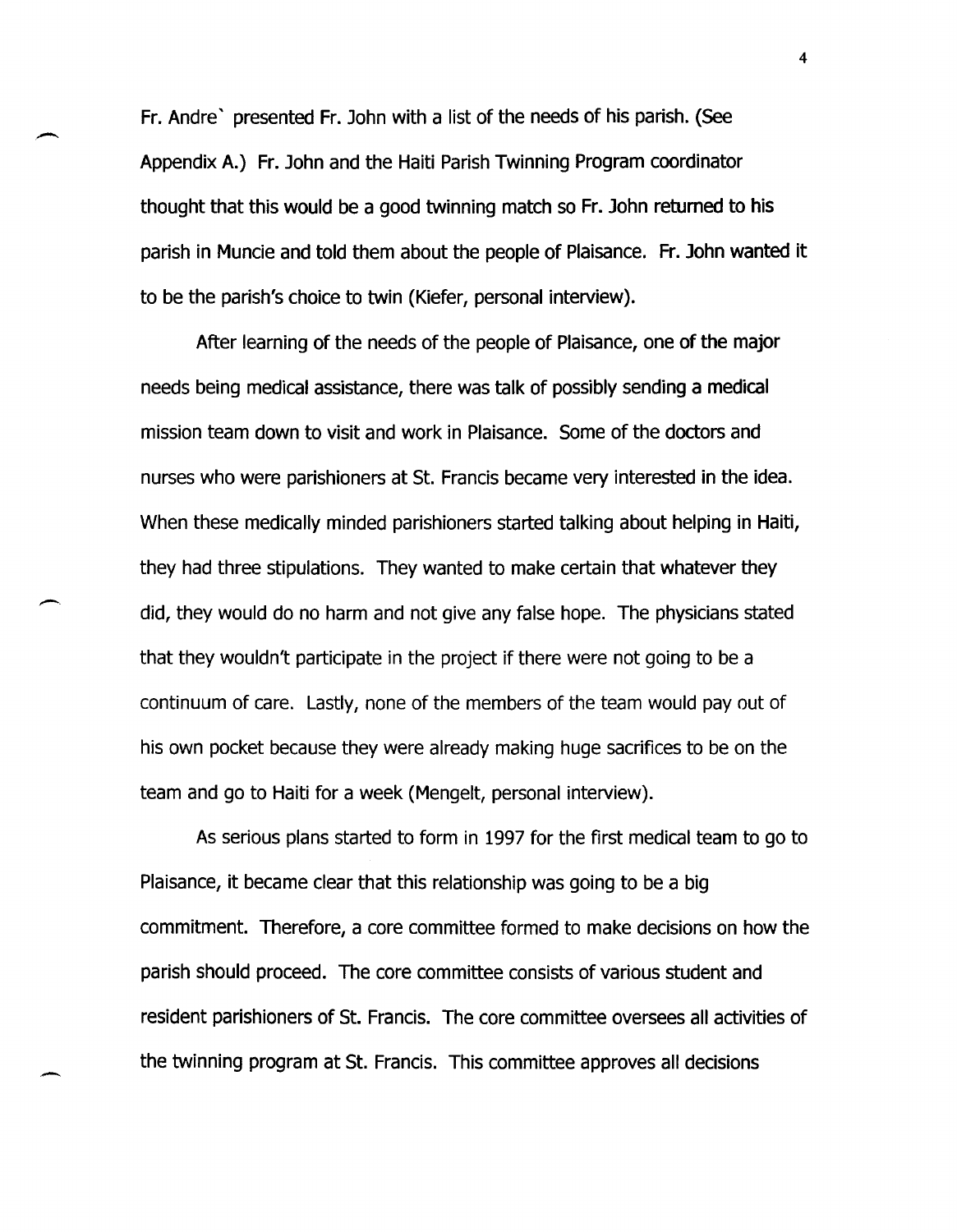related to mission teams traveling to Haiti, the collection of items and funds, and all other outreach and feedback to the parish and community. (See St. Francis twinning calendar of events, Appendix B.) The Haiti core committee soon decided that since St. Francis is a university parish, perhaps there could be ways to get more students involved in this Haiti twinning relationship with St. Michael's Parish. The committee decided that St. Francis should send a student group down to St. Michael's as well. This student group, labeled the service team, would assess the needs of the people of Plaisance and try to find ways, other than medical, that St. Francis Parish can help. The service teams would also have much more time for cultural exchange and connecting personally with the parishioners of St. Michael's Parish.

-

-

#### Comparison of Two Communities

Perhaps to better understand why St. Francis Parish would even want to develop this relationship or send people to Haiti, one should look at both communities to see how they are connected. Plaisance is a city in the mountainous northern region of Haiti. (See map in Appendix C.) The parish of St. Michael's serves a geographical area of about an eight-mile radius. For the 45,000 parishioners of St. Michael's, walking is the only form of transportation available. Because of this and the large area covered, St. Michael's has nine smaller mission churches or chapels in addition to the large church in the middle of Plaisance. This allows parishioners to go to church that is a much shorter walking distance. However, Fr. Andre' and his associate pastor Fr. Joseph do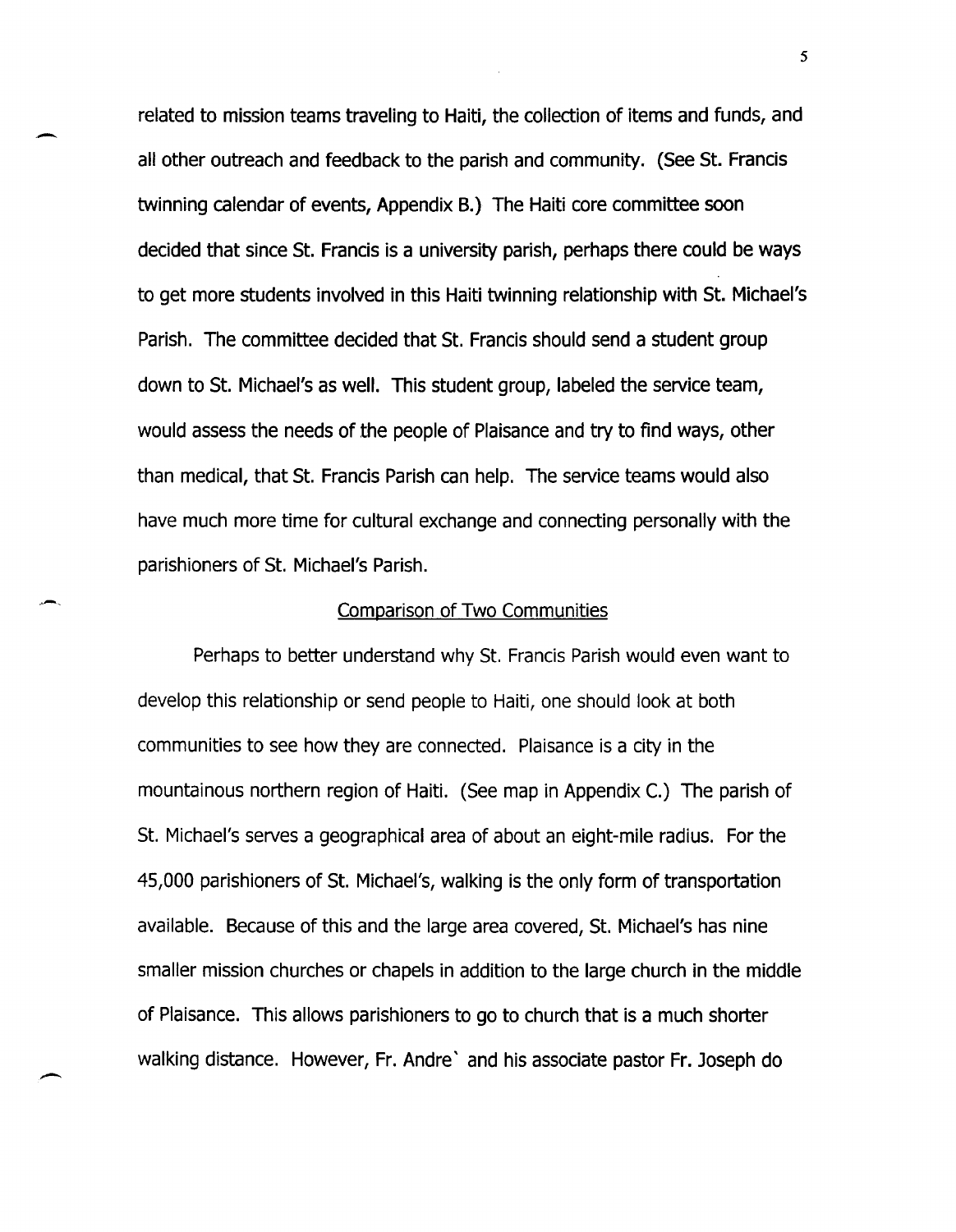not travel to each mission church every Sunday, so many functions or needs are met by trained lay people in the church (Sylvestre, letter to author).

From my observation, most, if not all, of the parishioners of St. Michael's live in very small homes constructed of wood, tin, or possibly concrete blocks. These homes consist of one or two rooms with dirt floors. These homes have no electricity and no running water. The children usually walk several hours each day to fill up a few jugs of water for their families. This is why clean water is too precious for them to think of using it to wash their hands. This clean water is to be used only for drinking and cooking, and never to be wasted. Cooking is primarily done over a charcoal fire.

St. Francis Parish is a personal parish. This means that it is defined not by the geographical area it serves, but by the people who are its members. St. Francis is also defined as a university parish because it serves primarily Ball State students, faculty and staff. Thus, most of St. Francis' parishioners are dedicated to lifetime learning. It is therefore understandable that there is much to learn and teach each other in this relationship. St. Francis is also considerably smaller with approximately 4,000 parishioners if you include all the Catholic students at Ball State University. A number of Ball Memorial Hospital employees are also members of St. Francis Parish. The city of Plaisance has a medical clinic, but up until this past November, there was no doctor and only one nurse to work at this clinic. This is one of the reasons that medical concerns have always been high on the parish's list of needs.

-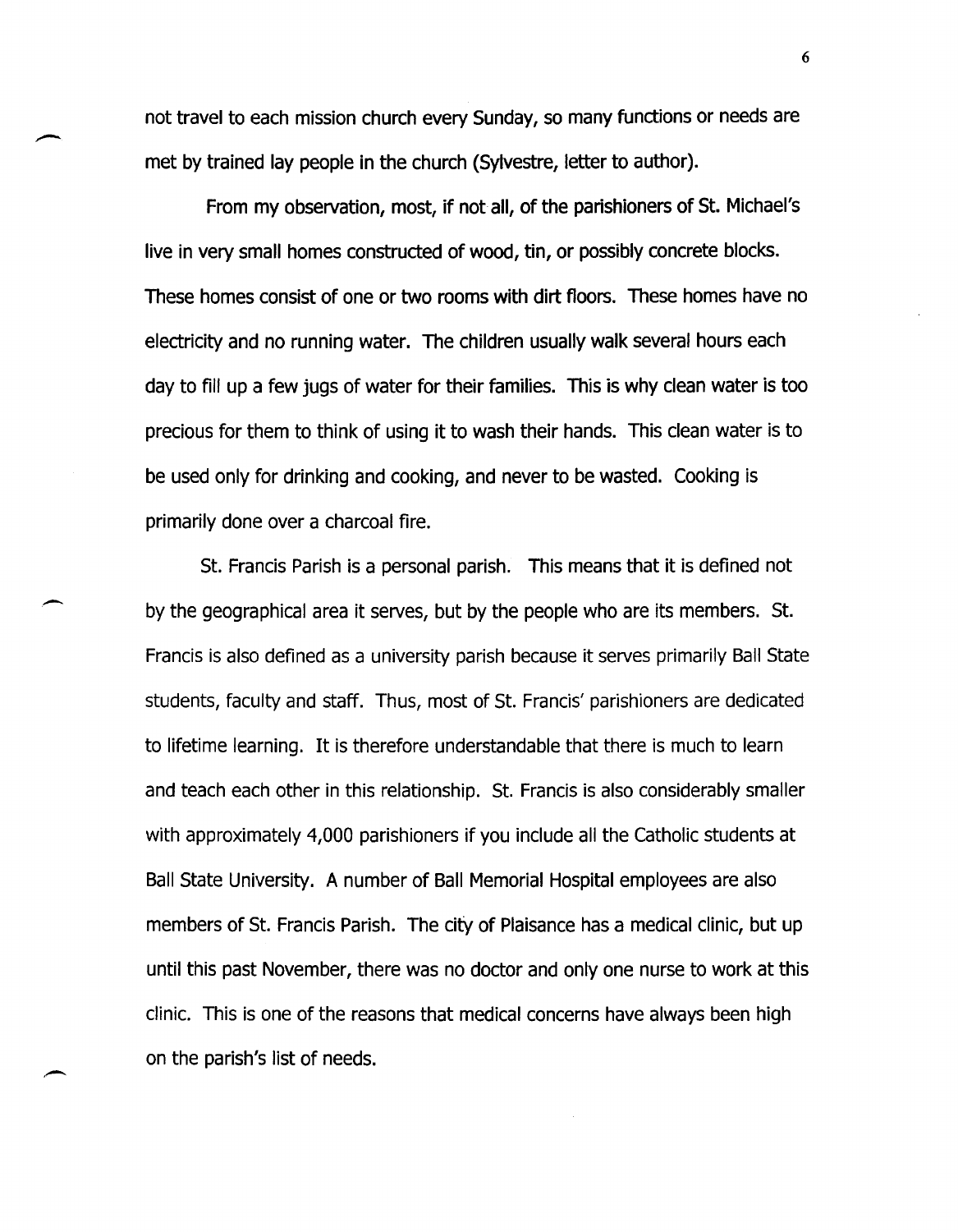The average parishioner of St. Francis is college educated, or working towards that goal, and lives in a house or apartment with at least five rooms. These homes also probably contain many·of the modern conveniences like microwave and conventional ovens, televisions, phones, washer and dryer, and many others that most people take for granted. The people of St. Michael's have none of these. When asked, Fr. Andre' said that the average parishioner of St. Michael's had at most 4 years of schooling. They wash their clothes in the nearby river. When I visited Plaisance in May of 1999, the city had only four phone lines. These phone lines were located in one building where one could come and pay incredibly high rates to make a single phone call. Since then Fr. Andre' has installed a phone in the parish rectory. The average yearly salary of the reSident, or working, parishioners of St. Francis is estimated at \$40,000 (Kiefer, personal interview). Ninety percent of the population of Haiti earns less than \$150 a year (HPTP pamphlet). (See Appendix 0 for more facts about Haiti.) The pictures included in Appendix E might help to paint an image of some aspects of life in Haiti. However, the most incredible thing I witnessed in Haiti, the spirit of the people, can never be captured on film.

#### Importance of the Twinning Relationship

Through this comparison you can see that these two communities are quite different. Yet, maybe we are not so different. The purpose of the relationship between these two communities is not that the rich help the poor. Perhaps that may have been a thought in the beginning, but once teams from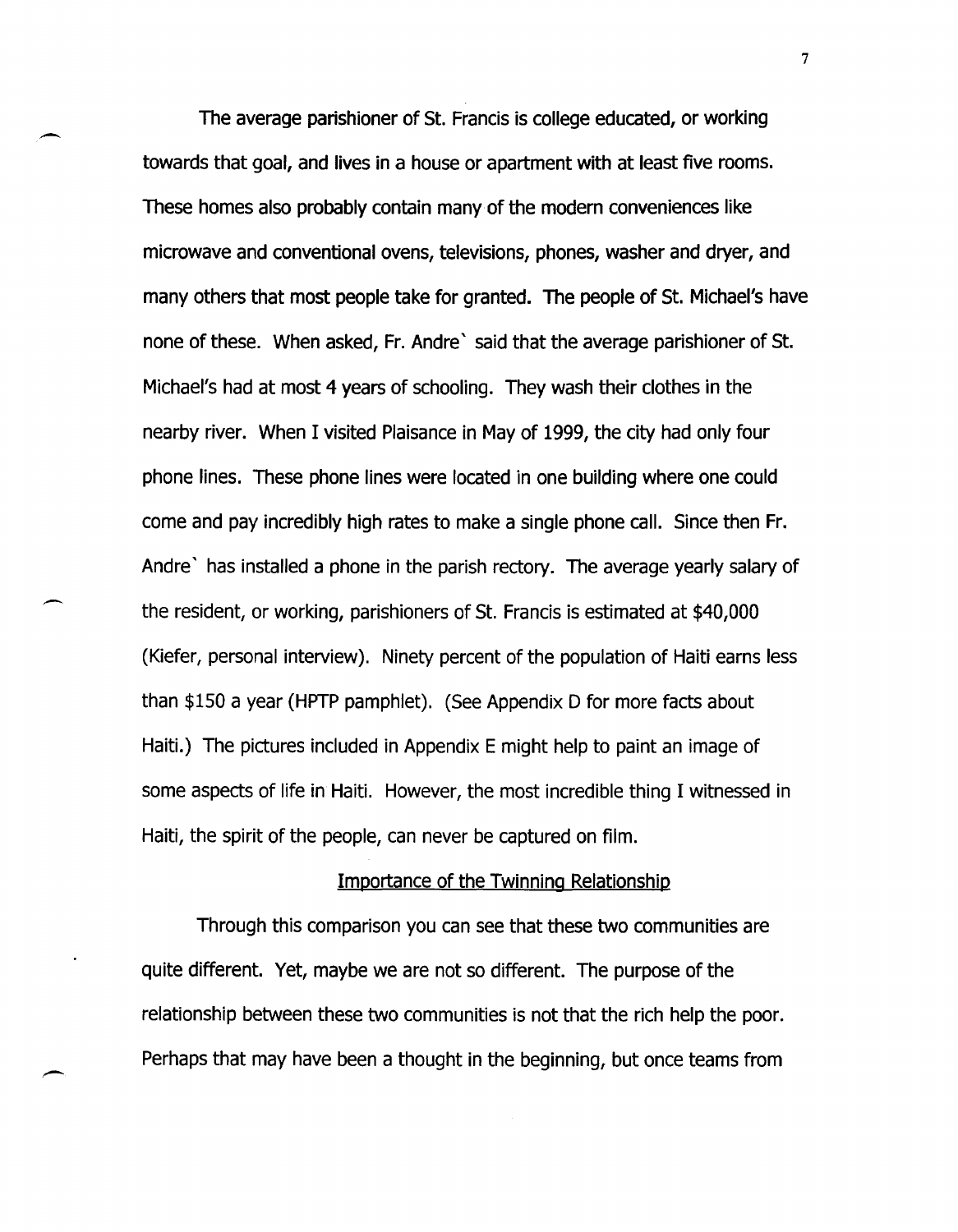St. Francis started going to visit, the parishioners of both parishes learned very quickly that it was much more than that. Each community has much to offer the other. When Fr. Andre' was once asked if St. Francis should send more people to visit or just send the money, he said that our presence there was much more important that any money. This shows that the relationship between St. Francis Parish and St. Michael's Parish is most important because it is a friendship and a sharing of ideas, feelings, and gifts. It is not the material goods or money that we bring, but the human encounter that is real and meaningful. As Fr. John Kiefer said when I asked him how we, the two parishes, help each other, "We give them hope, they give us faith, and we give each other love."

After reflecting with others about our experiences with Haiti, I have a better understanding of why the twinning relationship between st. Francis and St. Michael's Parishes is so important. The community of St. Francis can do much to share its medical knowledge and supplies to improve the quality of care for the people of St. Michael's Parish. St. Francis Parish can also share its material wealth by providing supplies for the schools and money to help pay teachers. Donated money has also helped to build a radio station for St. Michael's Parish, which Fr. Andre' uses to get various information out to his people. On the last service trip, the St. Francis team helped some of the parishioners of St. Michael's build a latrine that would serve two families who lived next to each other. St. Francis has also sent down various tools, clothes and other supplies that Fr. Andre' distributes to his people. While these things

-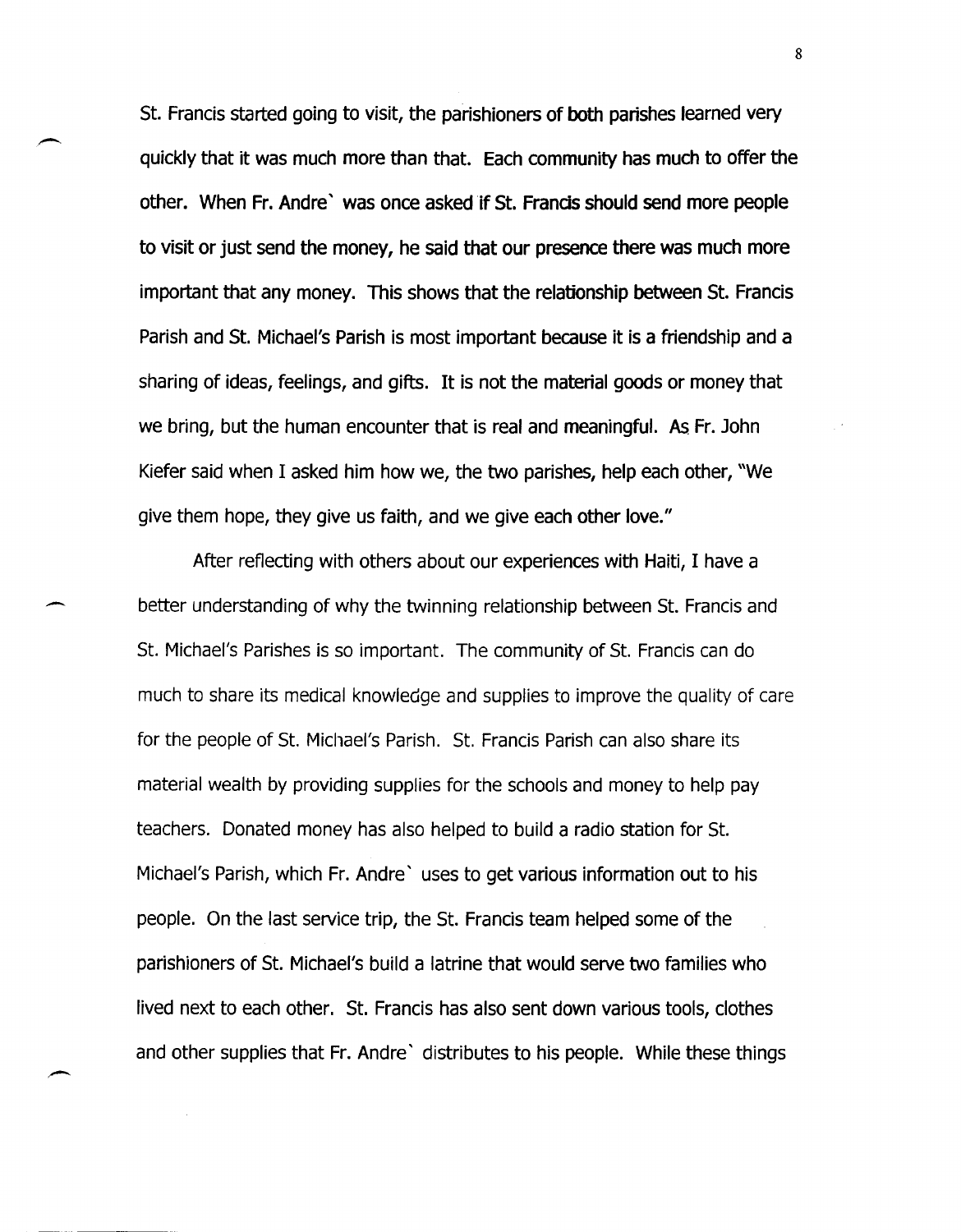are all needed gifts, the relationship is also very important for the spiritual gifts the parishes give to and receive from each other.

-

 $\overline{\phantom{a}}$ 

The people of St. Michael's Parish are a people of great faith, who truly trust that God will provide for them. They are a people of great sickness and great poverty, but also of great hope. An expression that many Haitians use often is 'Bon dieu bon', which we were told means that God is good and tomorrow will be better. What a great attitude of faith and hope!

They are a very generous people. Each team that has visited St. Michael's has had a party thrown for them at the end of the week. The parishioners of St. Michael's throw this party and give the team gifts as a way of showing their appreciation for what we do. They are even more generous to readily welcome us into their lives, their homes, and their hearts. In the crazy, hectic world we live in, I think the people of Plaisance provide a wonderful example of living each day with simplicity and joyful hearts.

When Fr. Andre' and his parish were asked why they think the twinning relationship between St. Francis and St. Michael's Parishes is so important, many of them responded in the same way. They said that we remind them that the Catholic Church is really universal. They also said that the relationship helps them to understand that our God is the same God and we are all parts of the Body of Christ. They said that the relationship helps us all to have a better understanding of what it means to be Catholic, what it means to care for other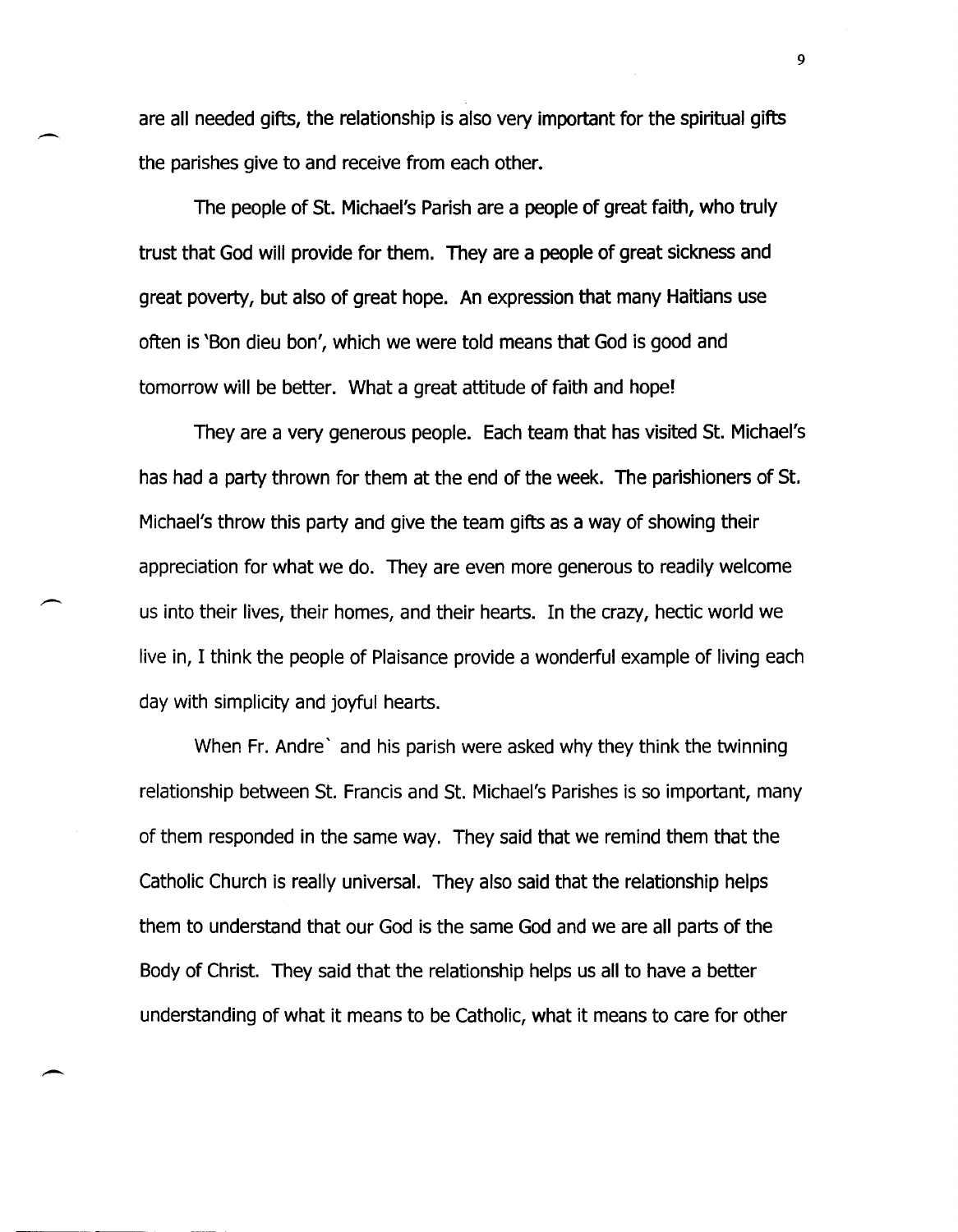as Jesus taught us (Sylvestre, letter to author). I think these are the most important things we learn from each other.

#### Impact of the Twinning Relationship

I think that this relationship between two communities is also important because of the impact it has on both communities and the world. I asked Fr. Andre' Sylvestre how he thought the relationship between our two communities impacts the community of Plaisance. He responded by saying that his parishioners feel that they are not alone. He said that his parishioners pray every Sunday for their sister parish of St. Francis and that when they speak of St. Francis' Parish, they feel united to their brothers and sisters who live in a country that is different from their own. Fr. Andre' believes that the impact has been great. The relationship helps his people to have better health, clean water, materials for school, and a broadcasting radio for the parish. This radio impacts his parishioners a great deal. It allows the sick people to hear the Sunday masses on the radio. Fr. Andre' also broadcasts educational information and spiritual formation on the radio. The relationship helps the people of Plaisance hope that the future will be better. It also helps them to work together for the sake of this future (Sylvestre, letter to author).

 $\overline{\phantom{0}}$ 

-

#### Medical Impact

The impact on the community of Plaisance from a medical standpoint is incredible. Three wells have been dug to help provide the community with clean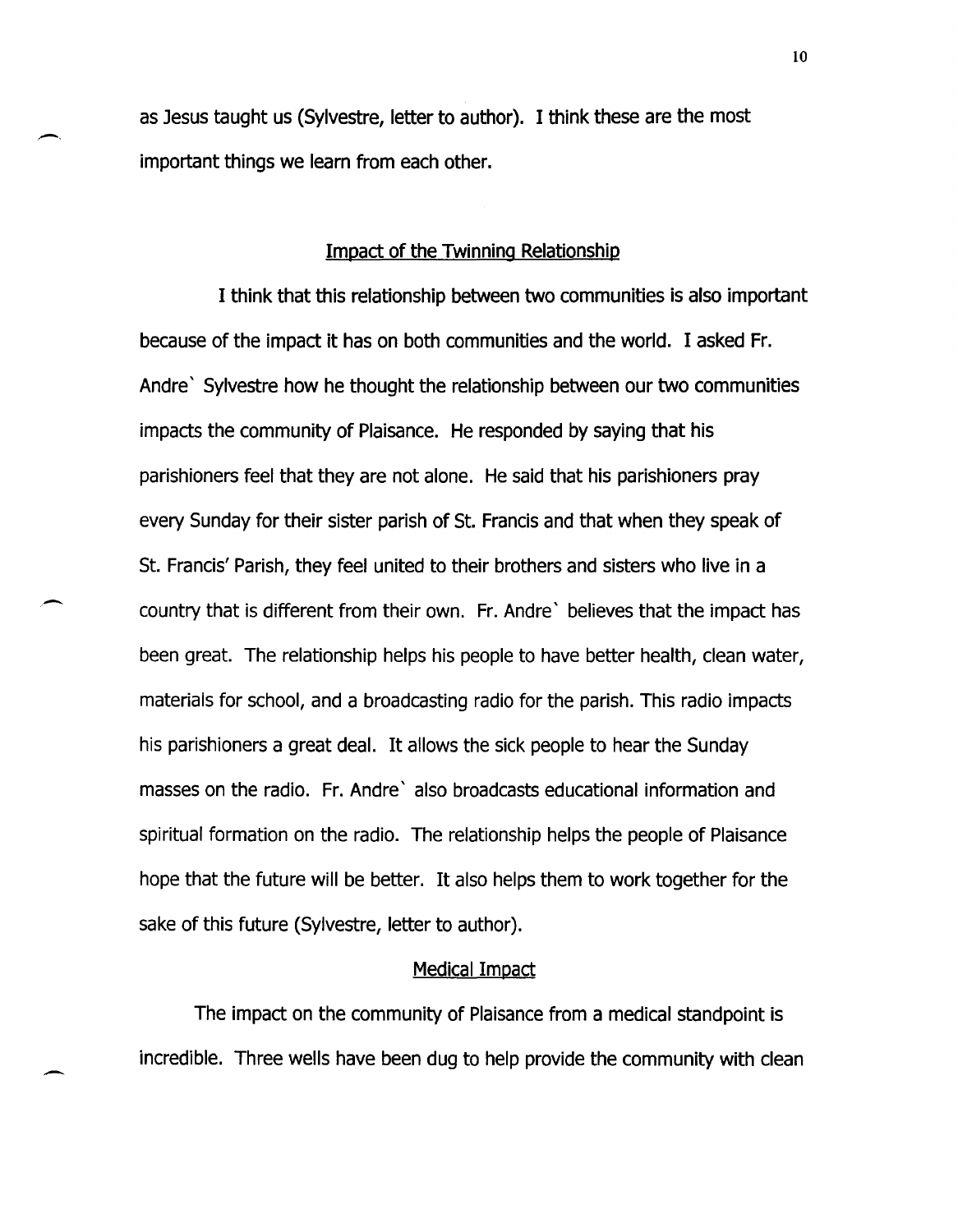drinking water. We pay ten salaries to staff a couple of the Plaisance area medical clinics. St. Francis supplies two of these clinics with medicines quarterly. The medical team has performed multiple surgeries, sent an unbelievable amount of supplies and equipment, and even brought one patient to Indianapolis for heart surgery. They have established some ongoing relationships with patients and provided thousands of people in the Plaisance area with needed medication and treatment. The medical team sends 14 boxes of medication prior to their February trip each year. Twenty bags, totaling 1400 pounds, of medication and supplies travels with them. Another 600 to 700 pounds of medicine is sent throughout the rest of the year, not to mention soap and other medical supplies that travels with the service teams. While this is a huge help, it seems only to make a small dent in the great need for medical assistance (Mengelt, personal interview).

#### Impact on Muncie and Larger Community

,-

 $\overline{\phantom{0}}$ 

The impact of this relationship is as far reaching if not farther reaching in our community. At this time, three medical teams and four service teams have visited Plaisance. That means that more than thirty-five people from our community have experienced Haiti first hand. Each of the team members who were part of the service teams was asked to write letters to friends and family asking for prayers and support. Many of them also spoke at their home parishes to ask for prayers. This has involved countless others in the relationship through prayer, support, and understanding. One also has to imagine how many more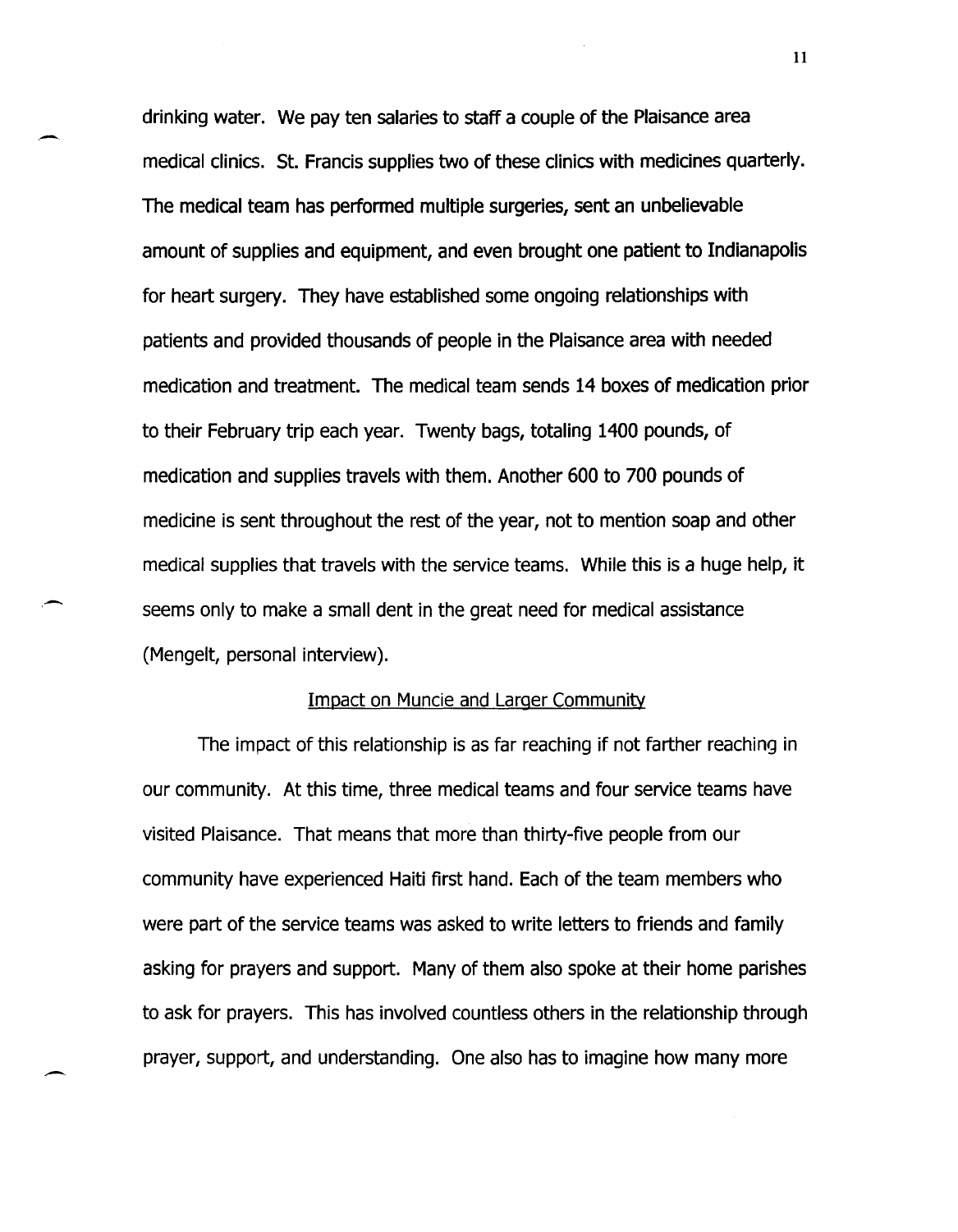people will become involved in some similar twinning relationship when these students, on fire for Haiti, move on to another new parish after graduating.

-

-.

.<br>.<br>-

Numerous people from Muncie have become involved in the twinning relationship without actually traveling to Plaisance. People volunteer to help collect, count, sort, and pack various supplies we take to Haiti. Many also donate money various times throughout the year to help the people of Haiti. Several area businesses have become involved in the twinning relationship as well. Knapp Supply learned about the twinning relationship when asked about wrenches that might help to fix some broken water pipes in Plaisance. Fazoli's has participated in fundraisers for the service teams. Area schools have become involved by collecting and donating school supplies that have been sent to St. Michael's Parish. Each fall, the medical team has a golf outing to raise funds. Many area businesses provide great support to this event. It also has a large impact by simply raising awareness throughout Muncie.

#### Impact on Ball Memorial Hospital

Another large impact of this twinning relationship between St. Francis and St. Michael's Parishes is the impact on Ball Memorial Hospital. Ball Hospital supports two medical missions, one led by a retired physician who travels to Mexico each year, and the medical mission that is part of the twinning program at St. Francis. The medical team from St. Francis orders most of their drugs from Europe and receives donations from Catholic Charities and various pharmaceutical companies. However, Ball Hospital provides them with anything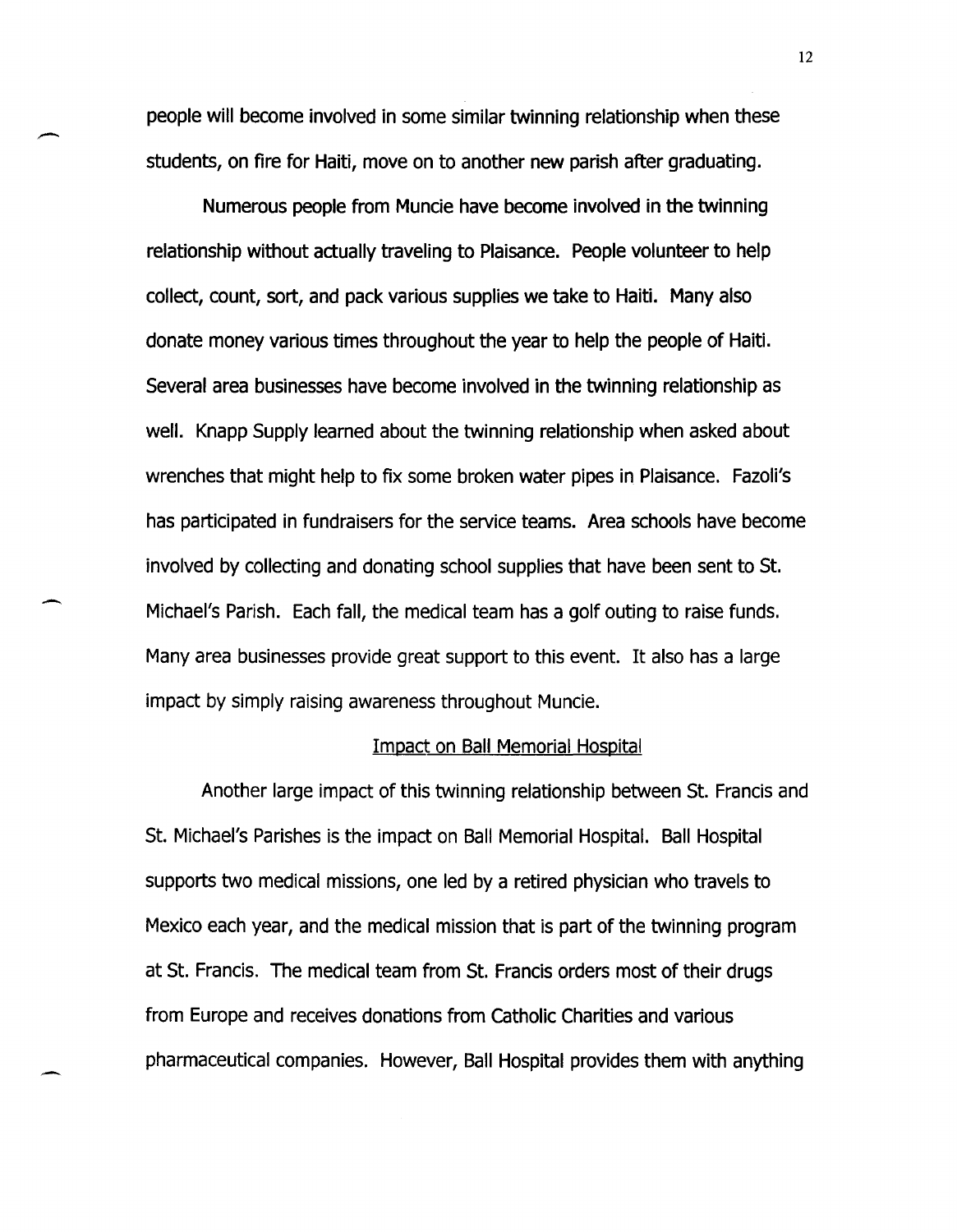they can't find elsewhere, and allows them to buy it at cost. The hospital also donates any old equipment and any supplies that are leftover from boxes opened in the hospital. People throughout the hospital staff talk openly about what the St. Francis medical team does. Each department does what they can to collect old or leftover supplies to take ownership in the mission. Many people also donate their time to help in various ways. The medical team has also started taking a medical resident on the trip with them. That student learns a great deal about compassion and missionary importance that hopefully he/she will carry on into his/her medical practice. After the first medical resident came back this year and talked about his experience, the medical team now has a long list of residents who want to go with them to Haiti (Mengelt, personal interview).

No matter how each person is involved in this relationship, we are all greatly impacted by it. The connection between the two cultures through our twinning relationship helps us all to learn more about God's people. The universality of the Catholic Church becomes apparent to all when we can celebrate the mass together. Our spirit and faith are things that we share with each other, and we may not even be aware how these gifts affect each other. The awareness this relationship brings helps us to reevaluate what we need and want, and more importantly, who we are. As a parish, the people of St. Francis are beginning to understand what the twinning program is all about. There has been a shift from asking what can we do to looking at what God is doing. The

,-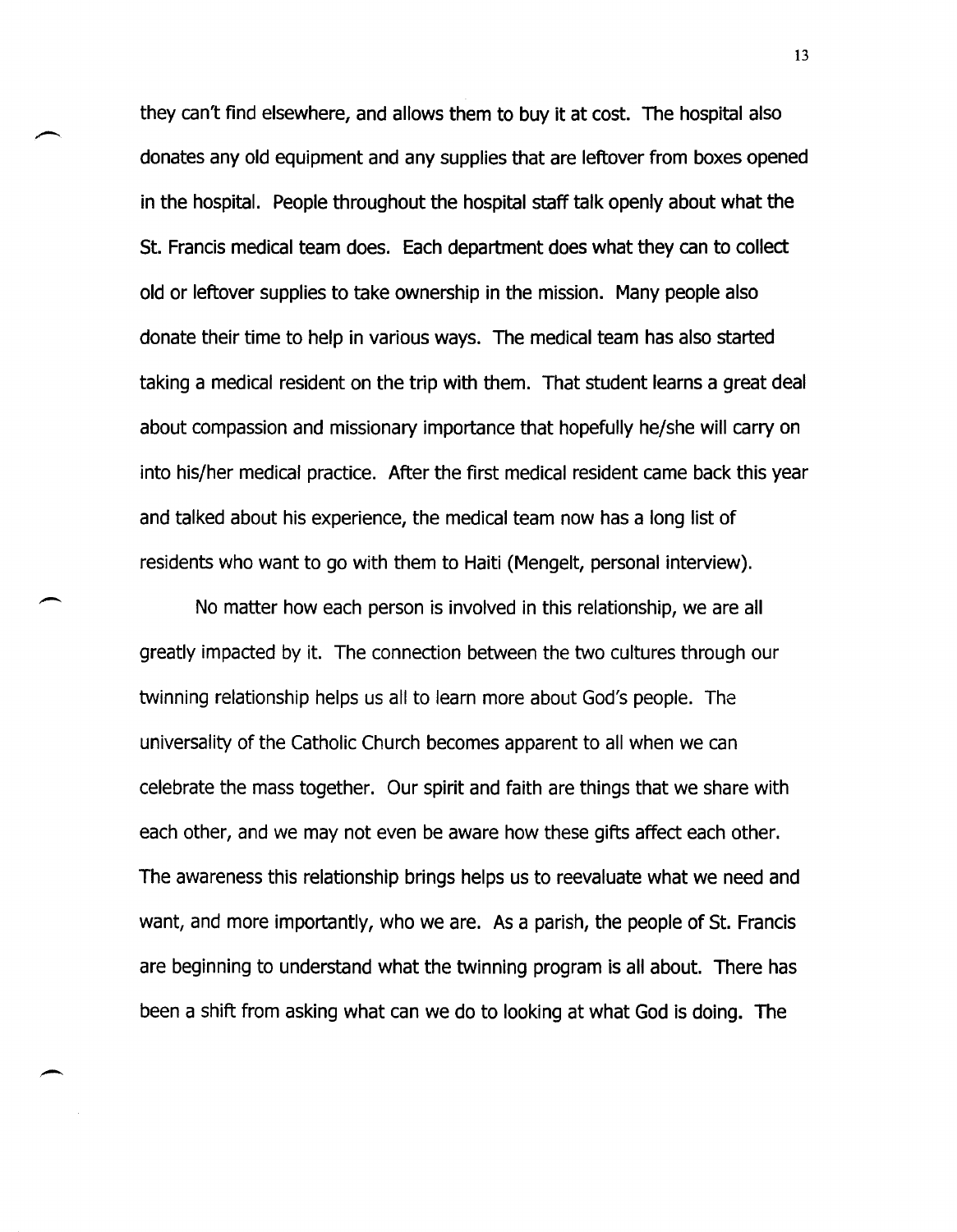beautiful lesson that we are learning is that we are only the instruments used by God to bring about miraculous things. This is much bigger than we are.

The relationship between St. Francis of Assisi Parish and St. Michael's Parish began only a few short years ago. It began only as a small seedling of a thought in the mind of one, but in these few short years, the relationship has grown and blossomed very rapidly. The impact on both communities is so far reaching that is can never be fully realized. The ripple effect has caused this impact to spread beyond these two communities and will no doubt involve countless millions around the world. This twinning relationship is very important because it touches many, many lives. In the touching of many lives, hearts are imprinted and people are changed forever.

 $\overline{\phantom{a}}$ 

 $\overline{\phantom{a}}$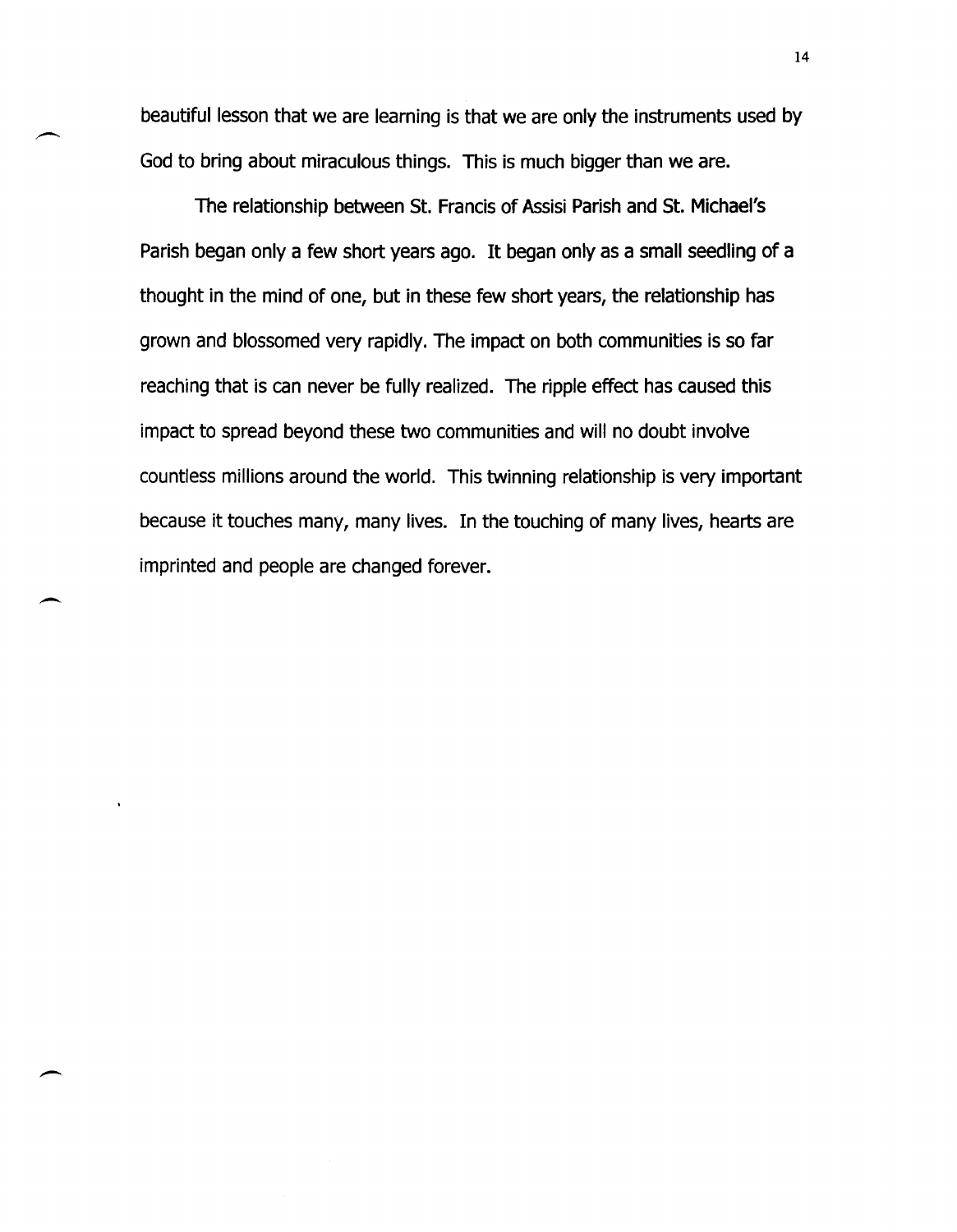# APPENDIX A

## The List of Needs of the Parish of St. Michael

- 1) Medical Problems: need for doctors, medication for the St. Henry-Rose Thomas Dispensary, and money to pay the aid nurses of St. Henry-Rose Thomas Dispensary.
- 2) Money to buy broadcasting radio (\$1500).
- 3) Salary for the professors of the St. Vincent de Paul School (\$12,000/ year).
- 4) Supplies for school (pens, pencils, paper, books, etc.).
- 5) Money (a contribution) to build a school for the 'children of the streets'.
- 6) Financial rewards for the catechists.
- 7) Sponsors for some students.
- 8) Clothing for the poor.

 $\overline{\phantom{0}}$ 

 $\overline{\phantom{a}}$ 

9) Materials for the young women who attend school for sewing, cooking, and artisan things.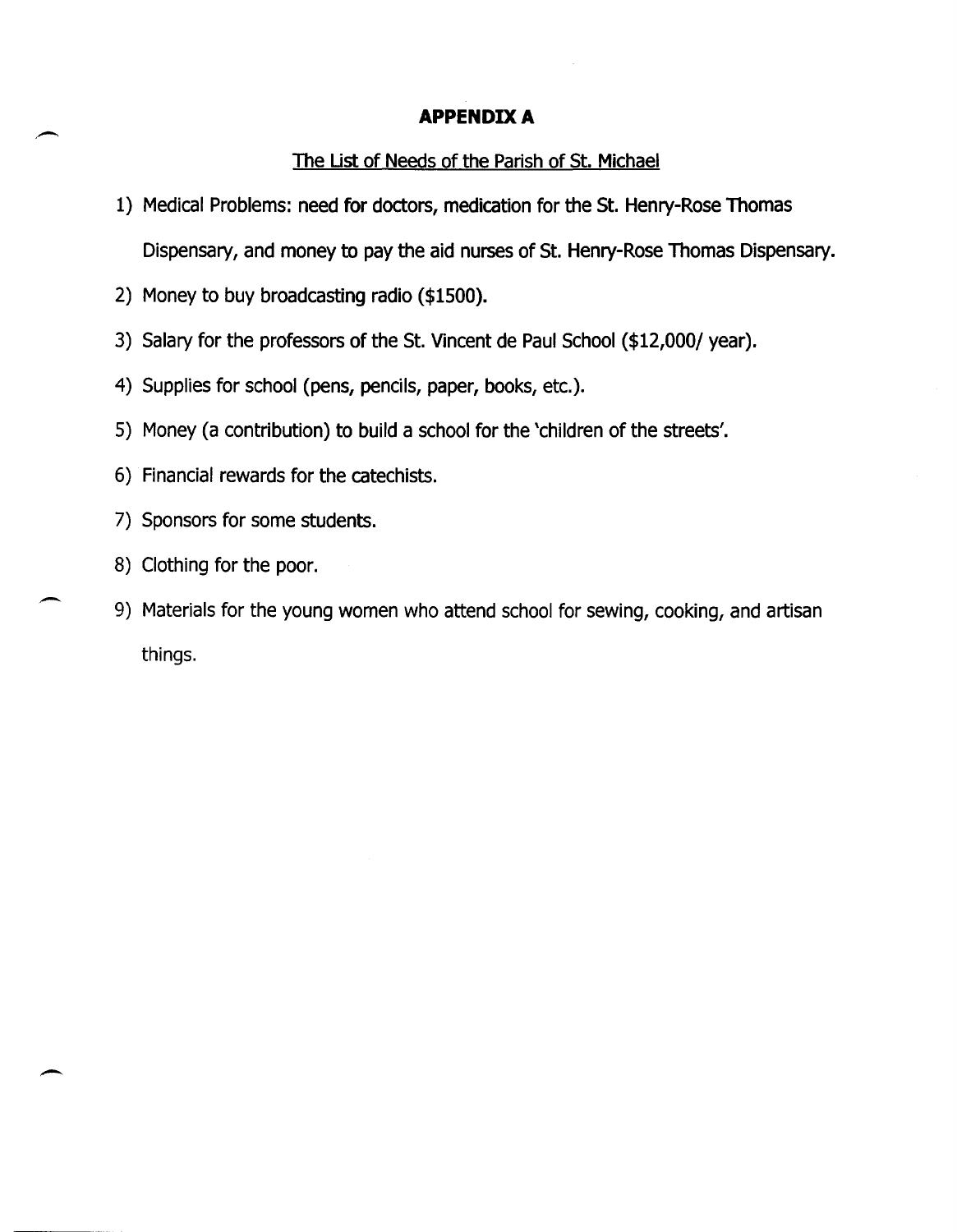### **APPENDIX B**

# **St. Francis Twinning Program calendar**

| January:   | Knights of Columbus fundraising dinner                               |
|------------|----------------------------------------------------------------------|
|            | Second collection to be delivered by the medical team                |
| February:  | Medical Team trip to Haiti                                           |
|            | Knights of Columbus fundraising dinner                               |
|            | Lenten soup cans passed out (Same idea as Operation Rice bowl-       |
|            | Money goes to Plaisance)                                             |
| March:     | Soup cans collected                                                  |
|            | Service Team spring break trip to Haiti                              |
| April:     | Holy Thursday collection                                             |
| May:       | Mother's Day vitamin collection                                      |
| June/July: | Sale of Haiti stock by confirmation students (every other year)      |
| August:    | Collection of school supplies                                        |
| September: | Medical Team golf tourney                                            |
| October:   | Trick or Treat bags (fill bag with toothpaste, soap, antacids, etc.) |
| November:  | Service Team T-shirt signing fundraiser                              |
| December:  | Advent tree (parishioners pick up an ornament and bring whatever     |
|            | item was listed on their ornament)                                   |

 $\overline{\phantom{0}}$ 

-

The first two service teams traveled to Haiti in May of consecutive years, but the general plan is that the service trip will align with Ball State spring break. Also note that this is a general list of events that may be revised or updated in the future.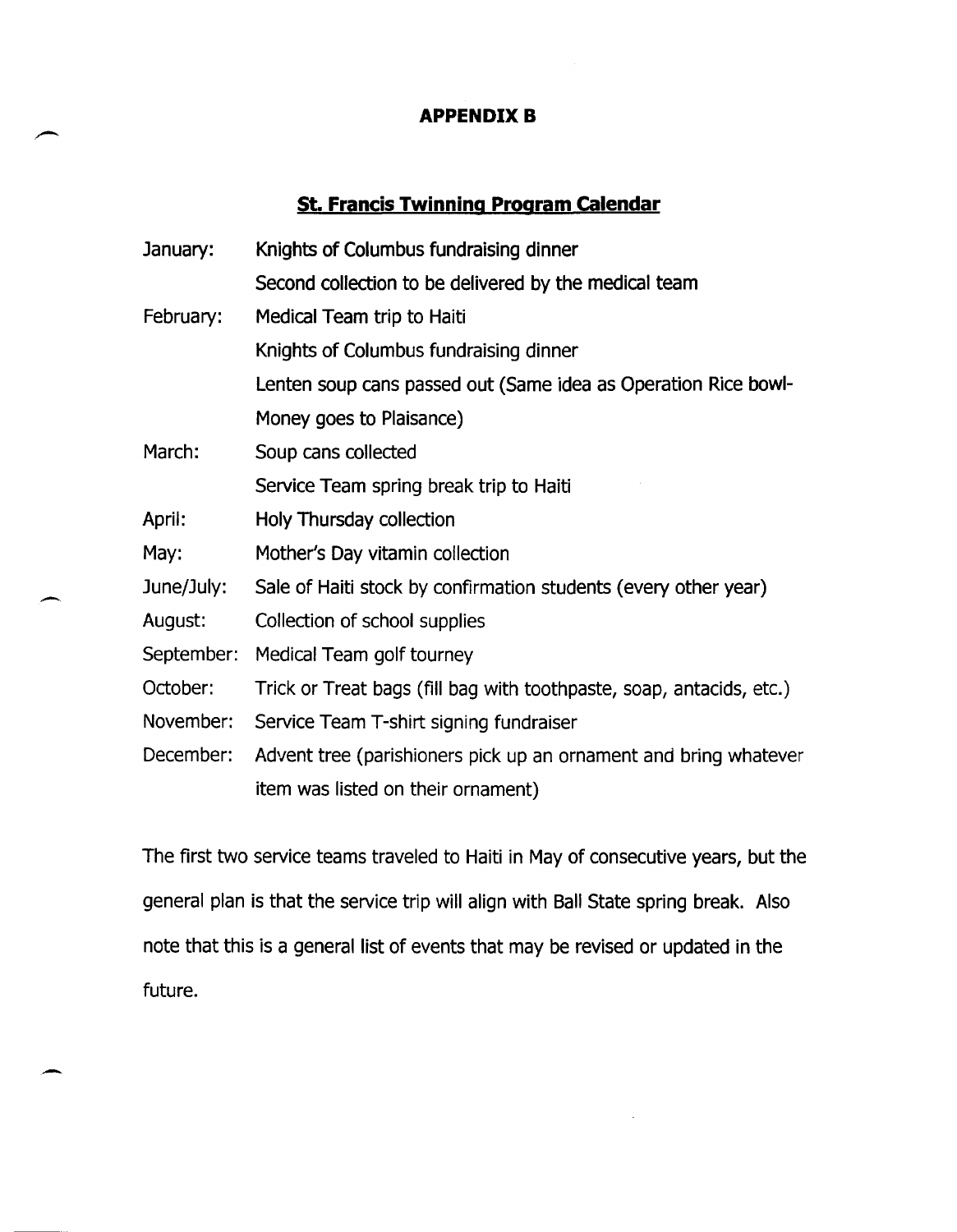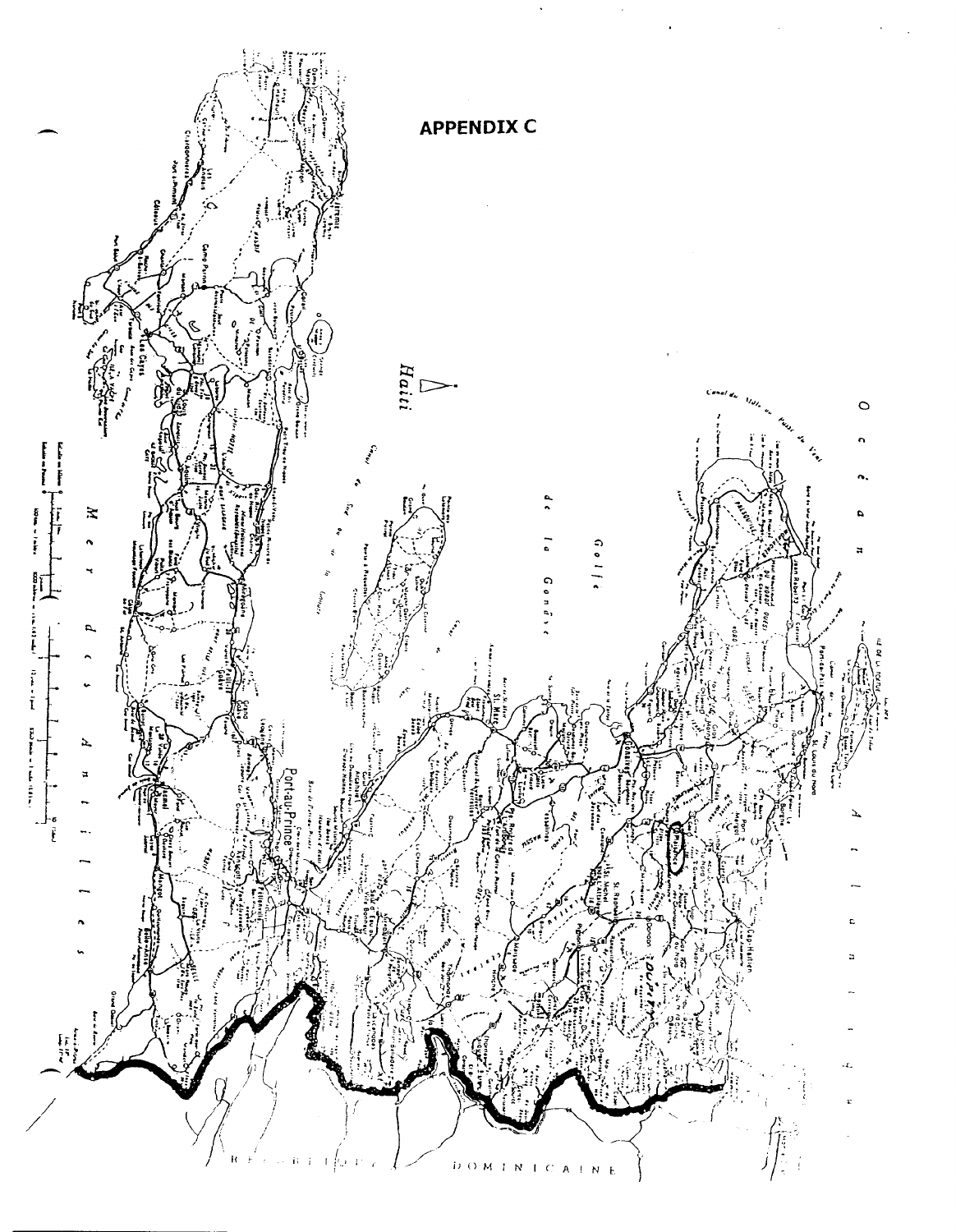#### **APPENDIX D**

#### Facts About Haiti

**Population:** 6.8 million (Urban, 27%; Rural, 73%) Percent under age 15 = 40% Capital, Port-au-Prince  $-1.2$  million Language - Creole and French

**Religion:** 80% Catholic; Voodoo widely practiced

-

**Economy:** 90% of the population earns less than \$150 a year 70% unemployment Average daily wage \$3.00

**Health:**  Infant mortality rate  $-123$  per 1,000 births Life expectancy  $-54$ 27% of children die before age 5 One Haitian child dies every five minutes from malnutrition, dehydration, and diarrhea. One Doctor for every 50,000 people

**Education:** 80% illiteracy rate 3% of Haitian rural children finish primary school 5% attend high school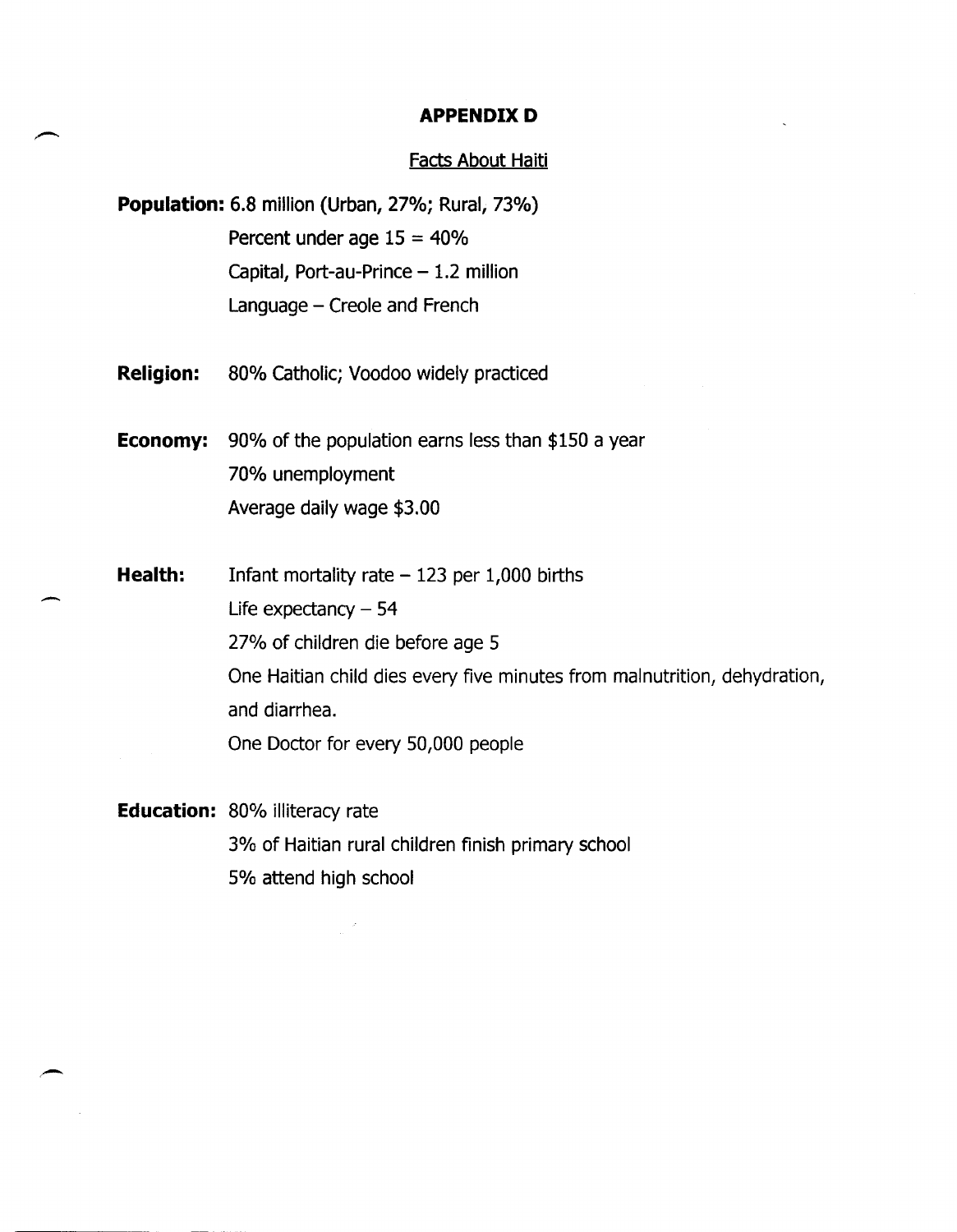**APPENDIXE** 

**Pictures from Haiti** 

 $\bar{z}$ 

 $\ddot{\bullet}$ 

 $\bar{\beta}$ 

,-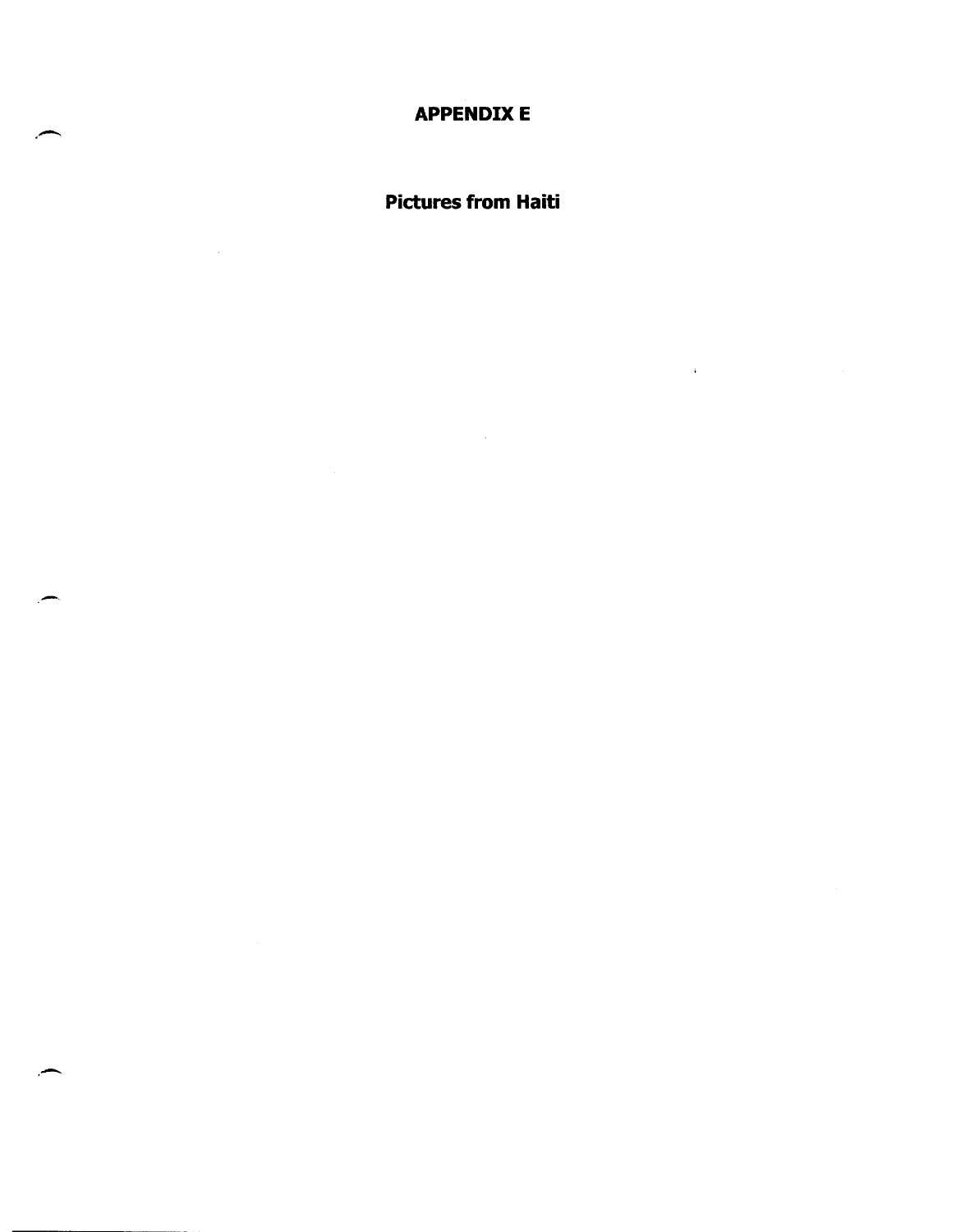

Without running water in the homes, children walk miles to a broken water pipe to fill a couple of gallon jugs with clean water for their families.

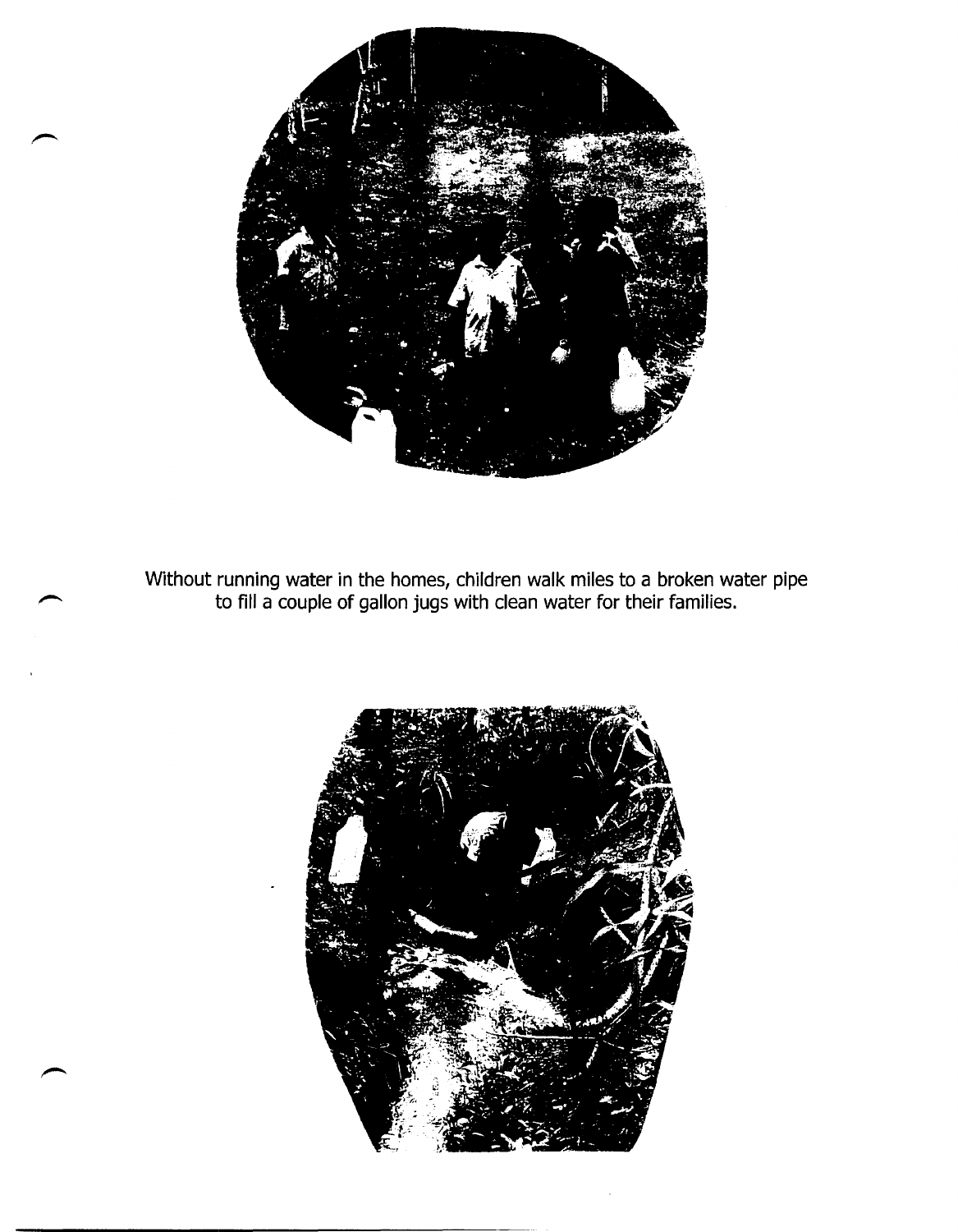

-.

Women spend hours washing their families' clothes in the river. The clothes are then laid on the river bank or hung on bushes to dry.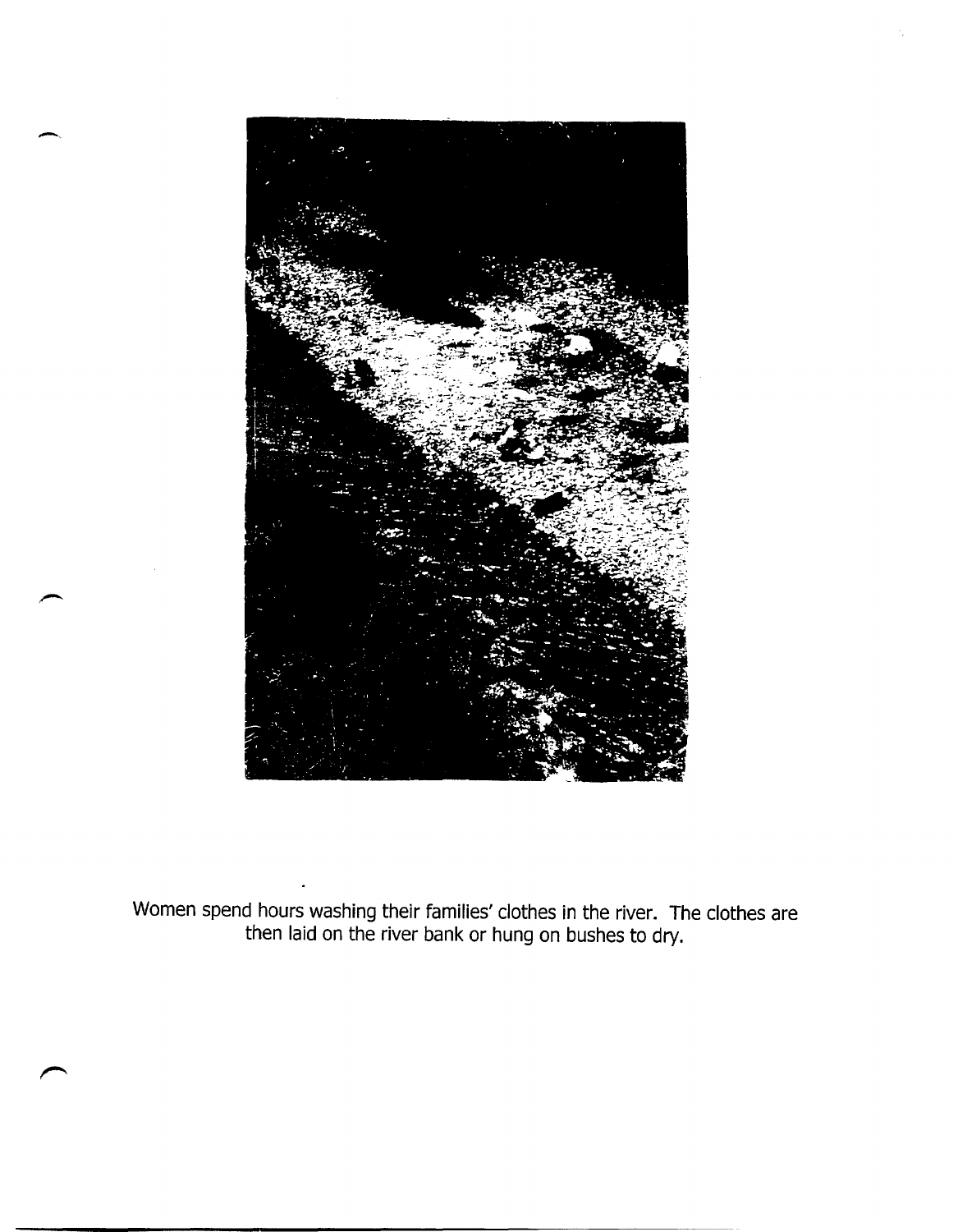

Above is the principal of one school in the mountains outside of Plaisance. Below is one of the school's open classrooms with a dirt floor and a tin roof that shields the children from the hot sun.

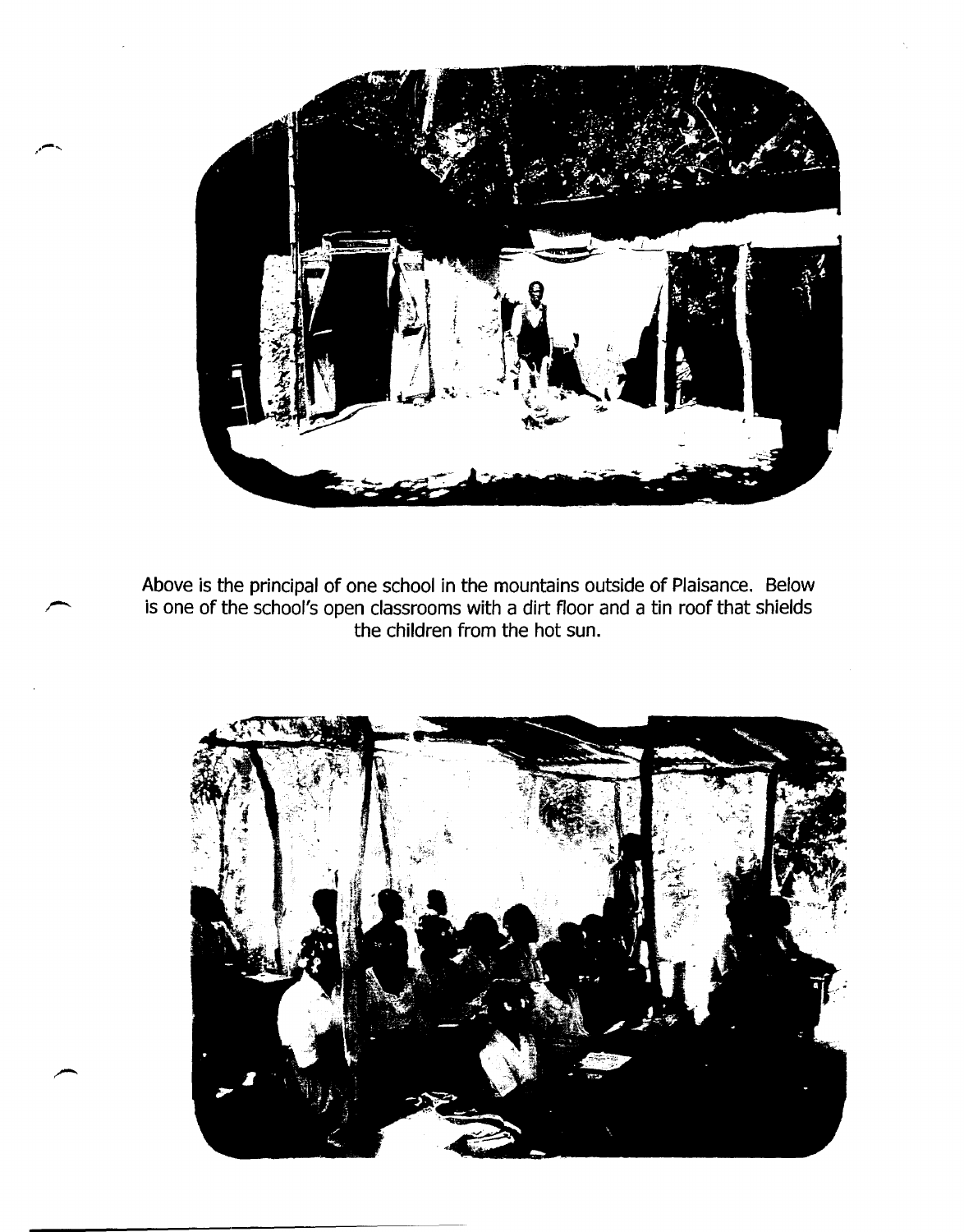

Other area schools borrow meeting space. (Above) The St. Vincent de Paul school borrows the school building where some monks hold classes in the mornings. (Below) Another mountain school holds class in one of St. Michael's mission chapels.

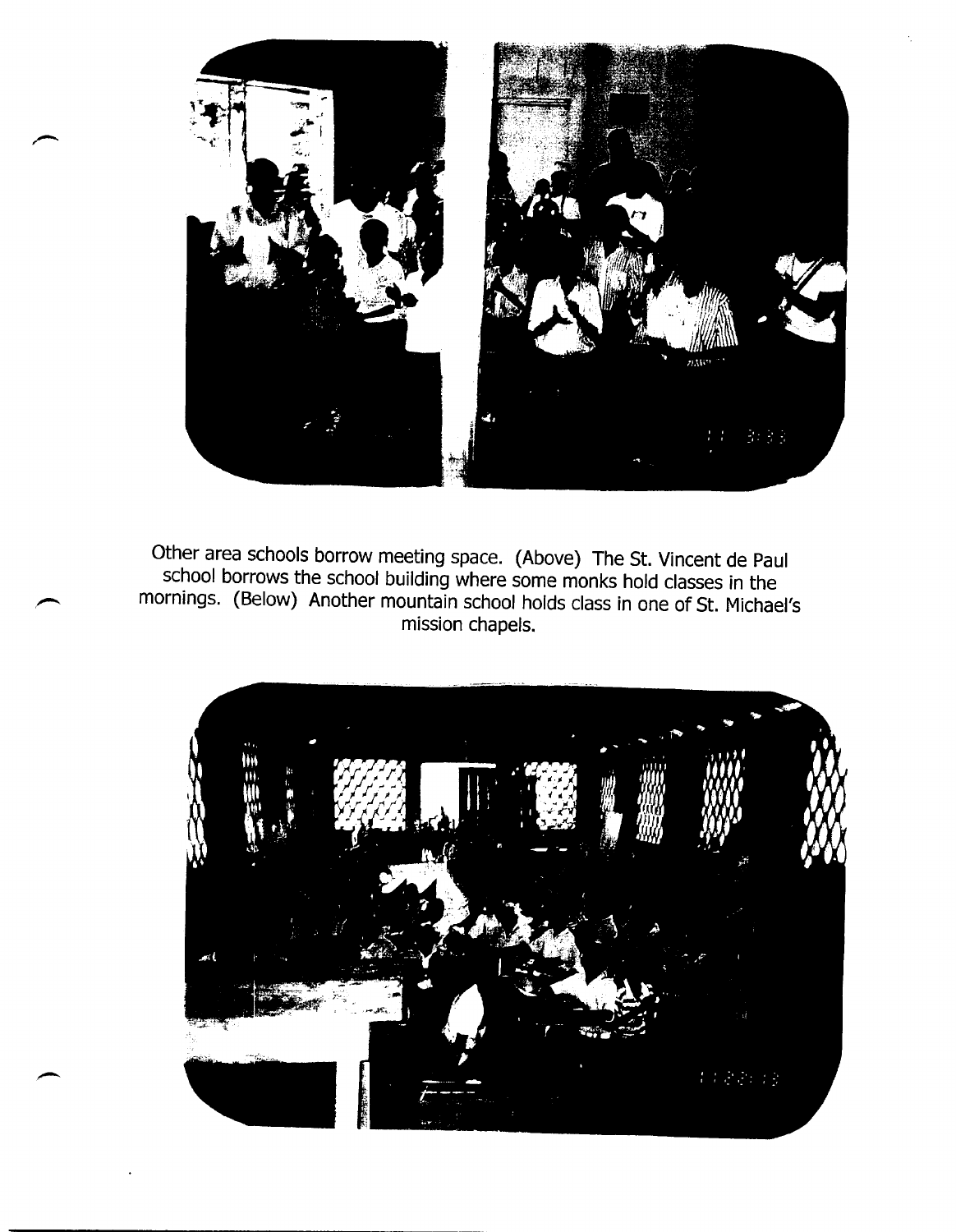

A solar powered generator supplies energy to St. Michael's radio station which broadcasts mass as well as many informative and educational programs. Those parishioners lucky enough to have a battery powered radio can listen from their homes in the mountains.